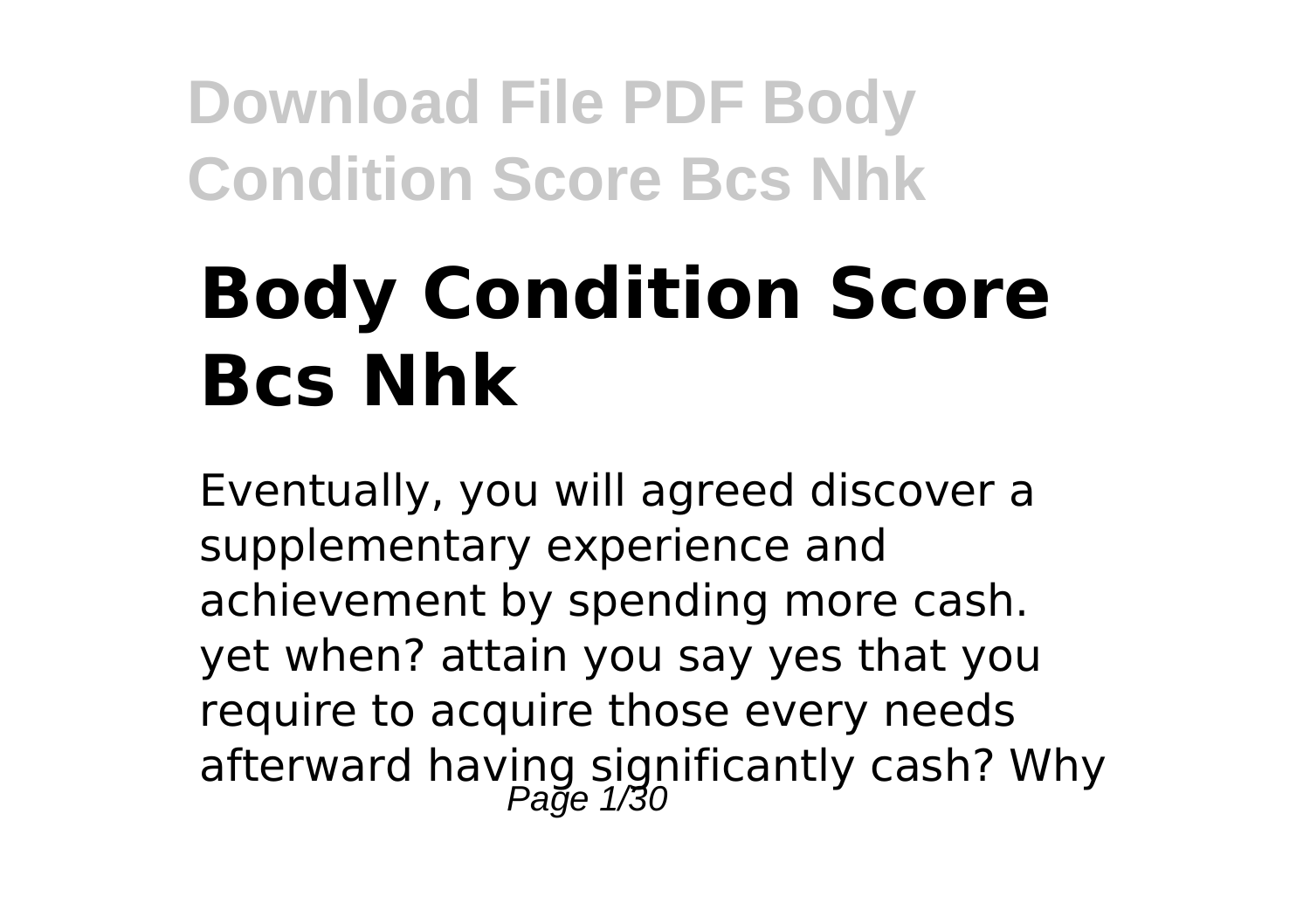don't you try to get something basic in the beginning? That's something that will lead you to comprehend even more something like the globe, experience, some places, considering history, amusement, and a lot more?

It is your certainly own grow old to fake reviewing habit. along with guides you

Page 2/30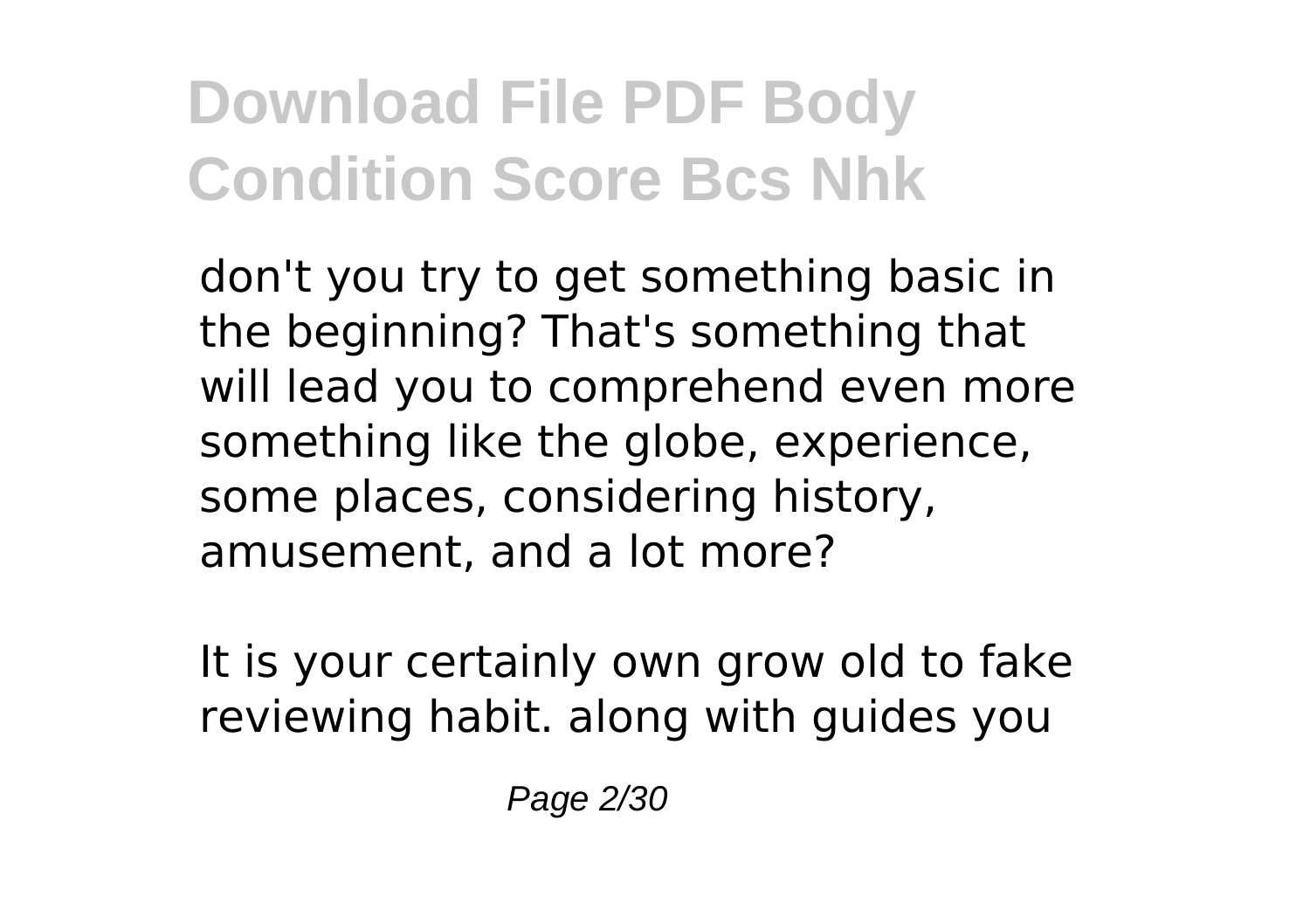could enjoy now is **body condition score bcs nhk** below.

For all the Amazon Kindle users, the Amazon features a library with a free section that offers top free books for download. Log into your Amazon account in your Kindle device, select your favorite pick by author, name or

Page 3/30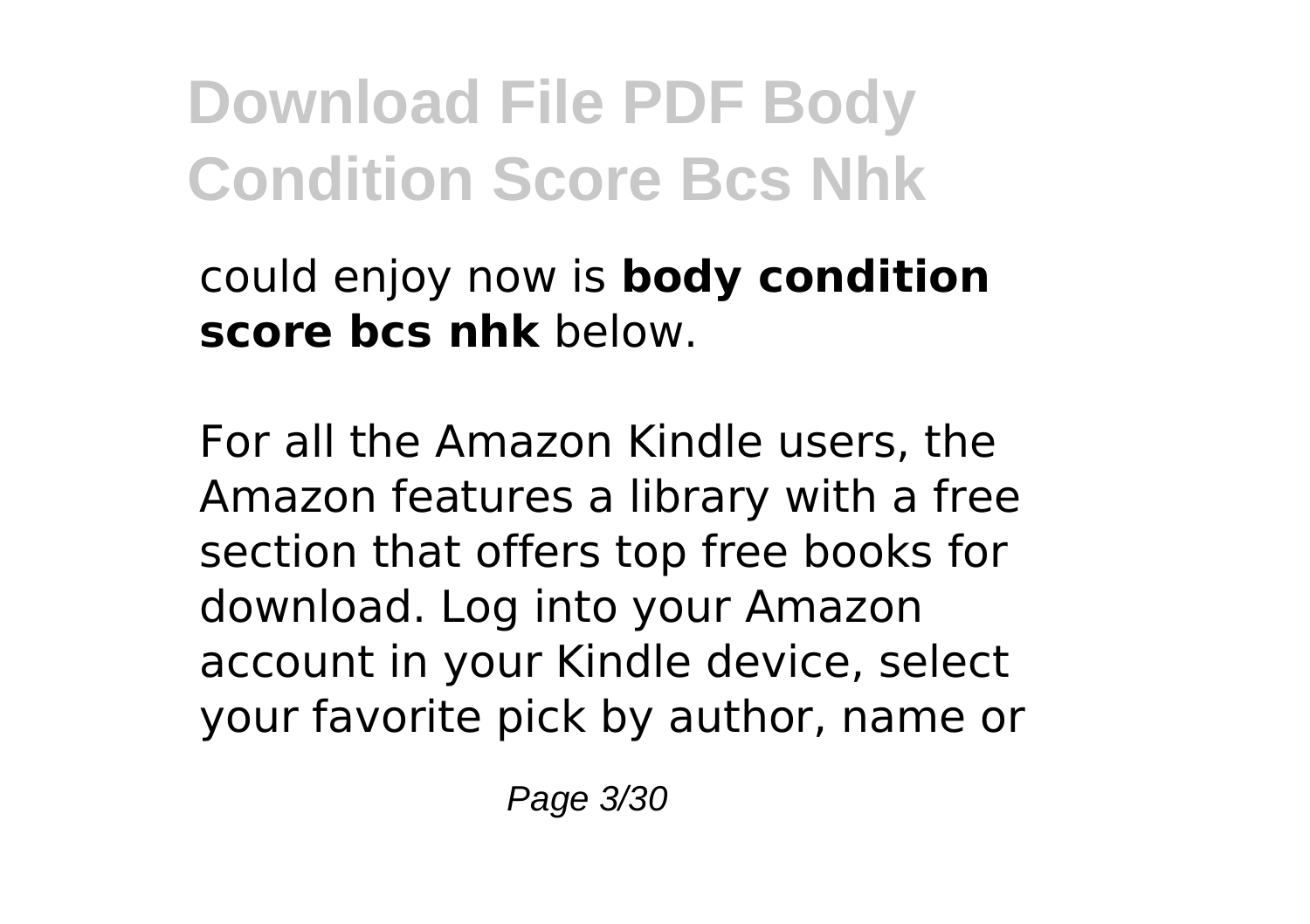genre and download the book which is pretty quick. From science fiction, romance, classics to thrillers there is a lot more to explore on Amazon. The best part is that while you can browse through new books according to your choice, you can also read user reviews before you download a book.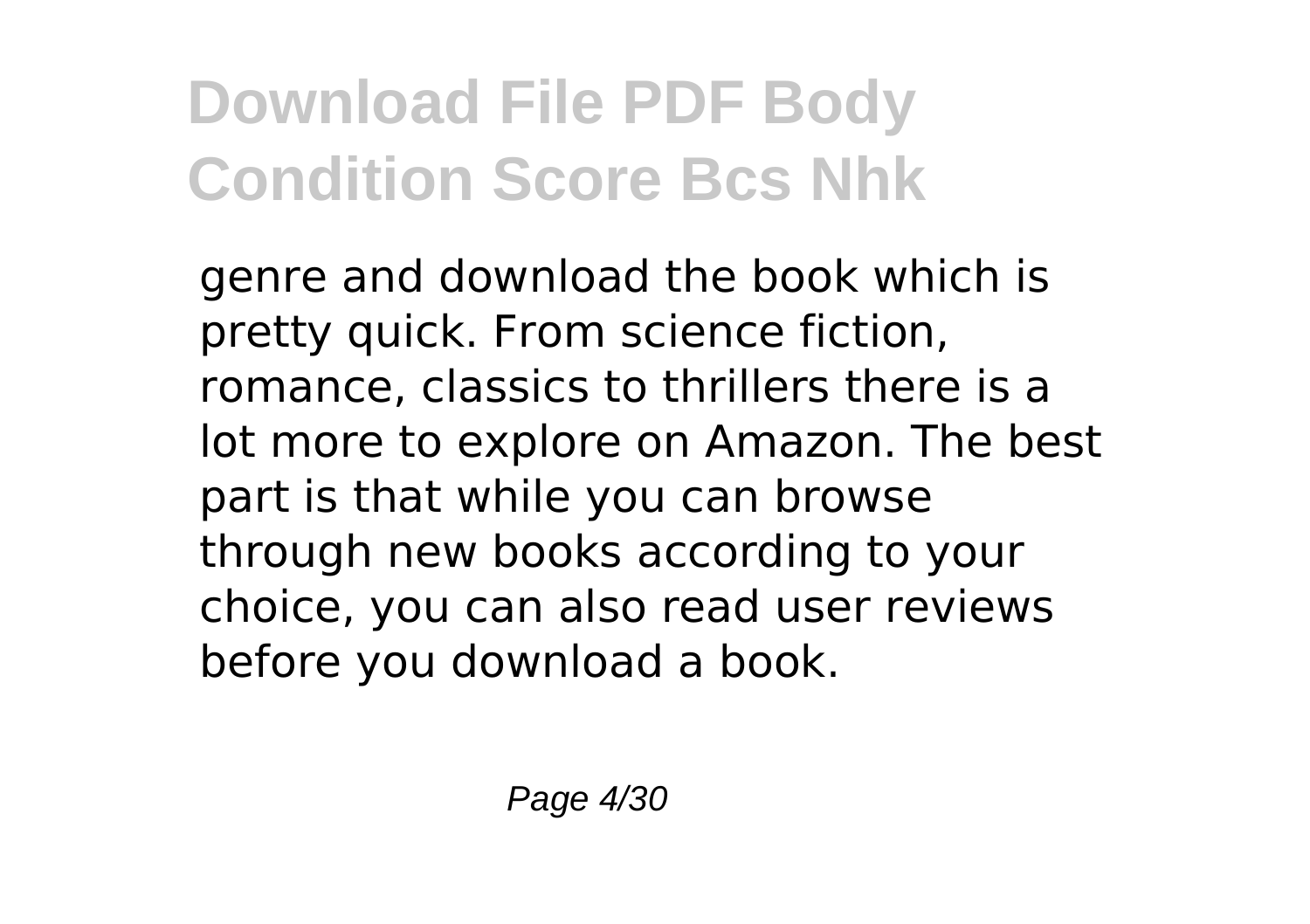**Body Condition Score Bcs Nhk** Body Condition Score (BCS) Joyce de Hoogh Studente Hogeschool HAS Den Bosch De BCS (body condition scoring) is een methode waarmee de lichaamsconditie van het paard kan worden ingeschat. Bij het samenstellen van een rantsoen dient rekening te worden gehouden met het gewicht, de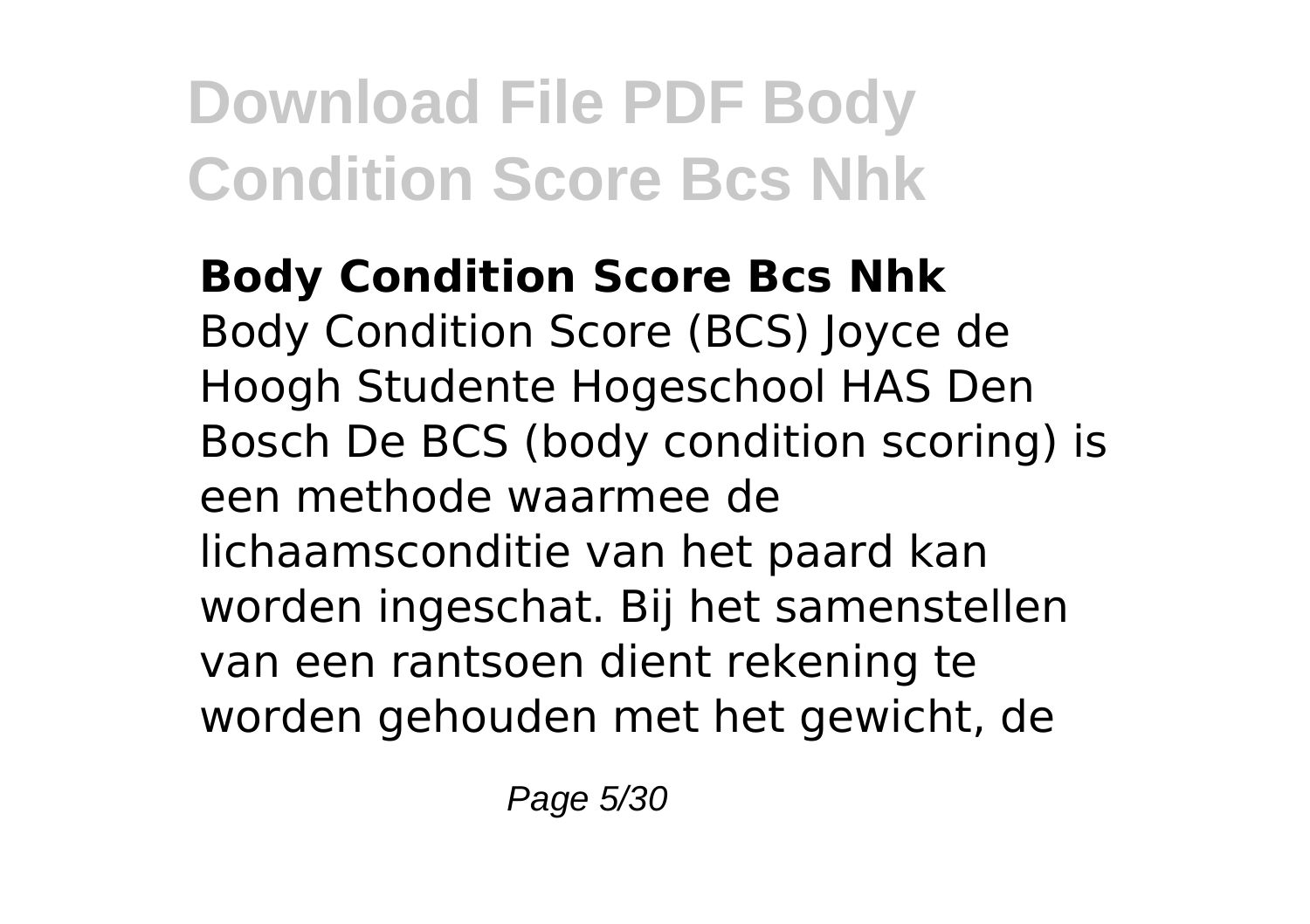leeftijd en het ras. Bij een negatieve energiebalans

### **Body Condition Score (BCS) - nhk.nl**

Cats: Shared characteristics of BCS 5 and 7. 4/5 7/9 Dogs: Ribs palpable with difficulty; heavy fat cover. Noticeable fat deposits over lumbar area and base of tail. Waist absent or barely visible.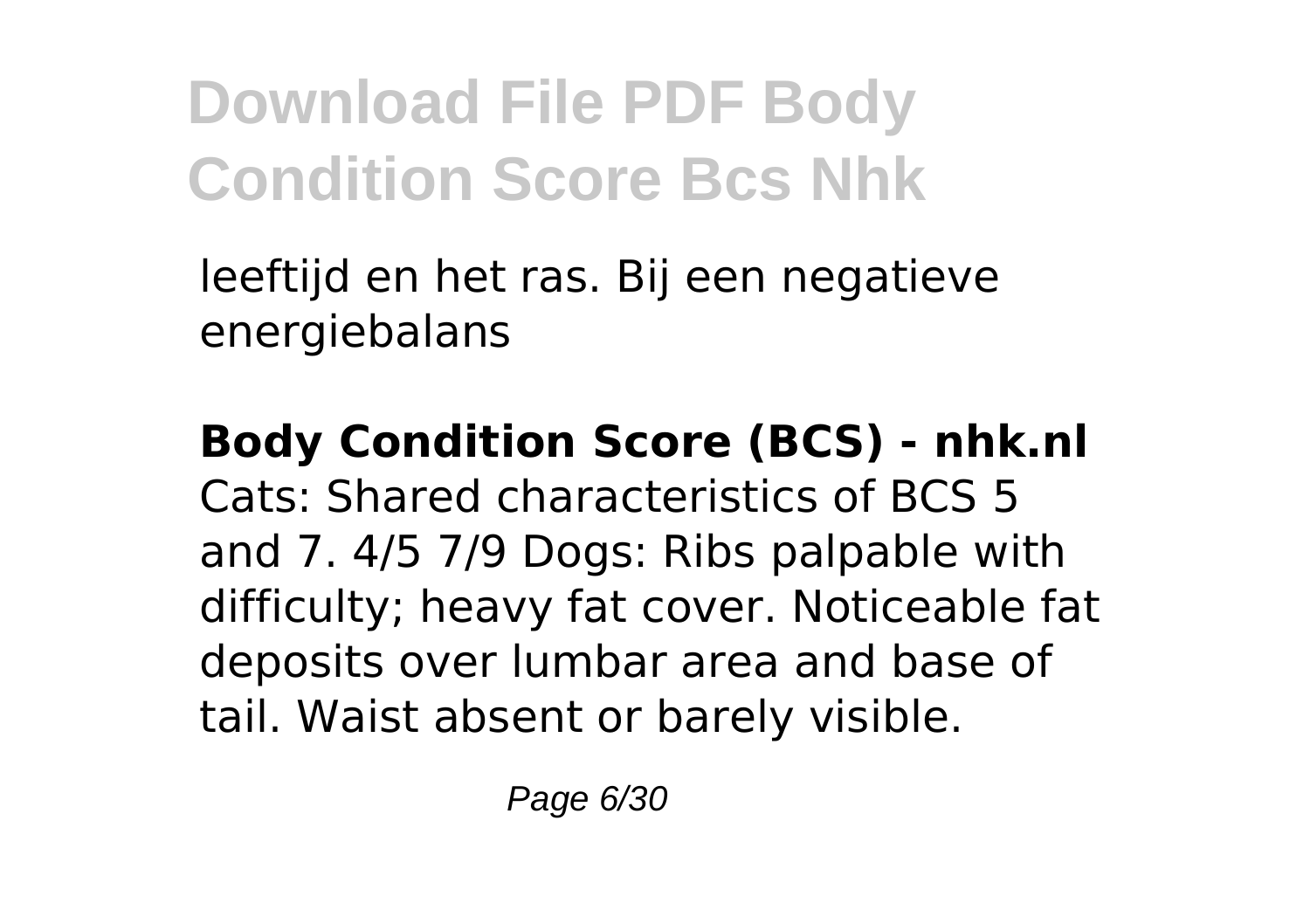Abdominal tuck may be present. Cats: Ribs not easily palpable with moderate fat covering; waist poorly distensible; obvious rounding of abdomen;

### **Body Condition Scoring (BCS) Systems - AAHA**

The body condition of horses based on the degree of fat cover is a good

Page 7/30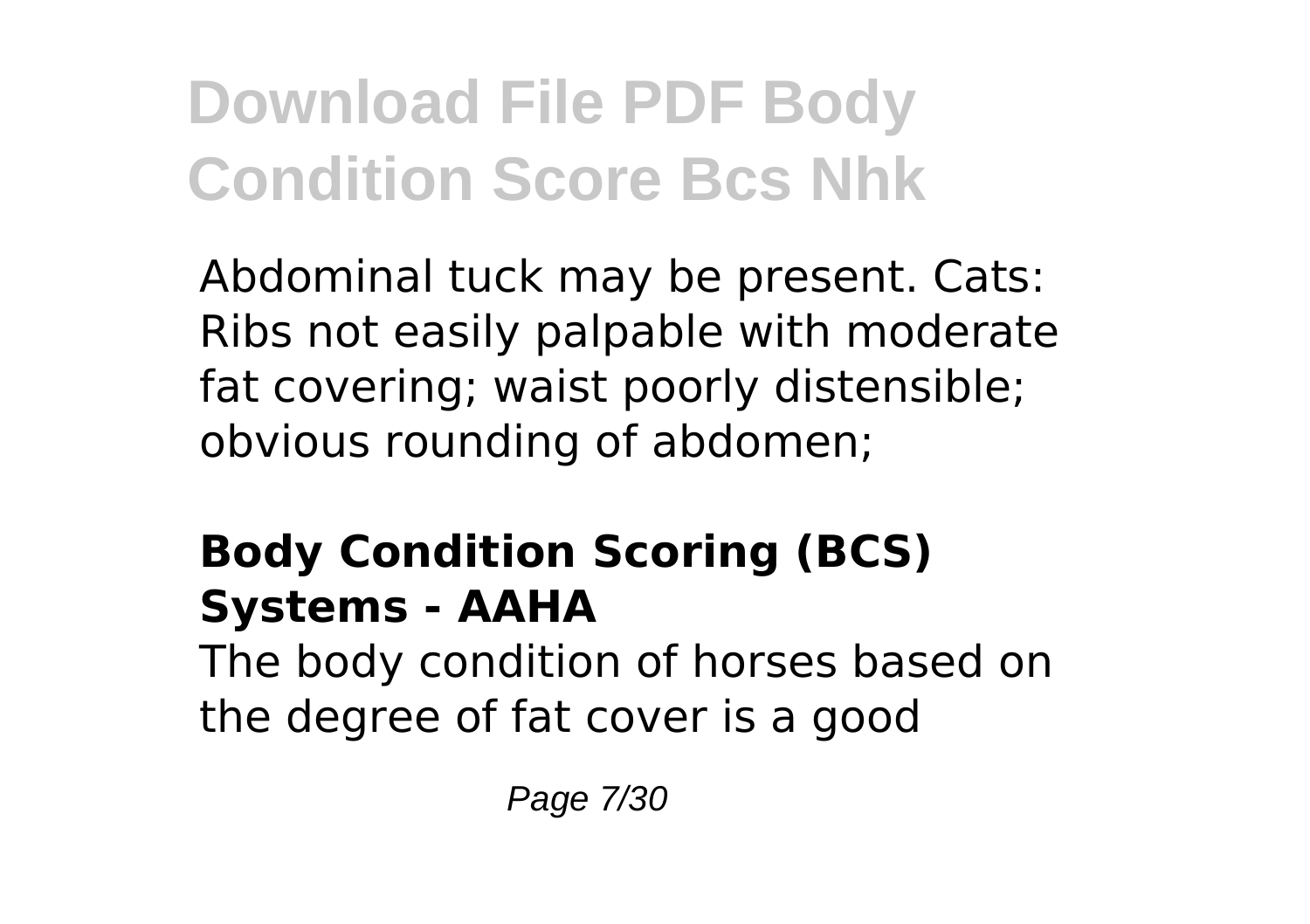indicator of a horse's general health. The body condition score (BCS) allows one to access if the horse is too thin, too fat, or about right. Horses are scored on a scale from 1 (poor) to 9 (extremely fat) in six areas where they deposit fat – neck, withers, spinous processes (part of back vertebrae that project upwards) and transverse processes (portion of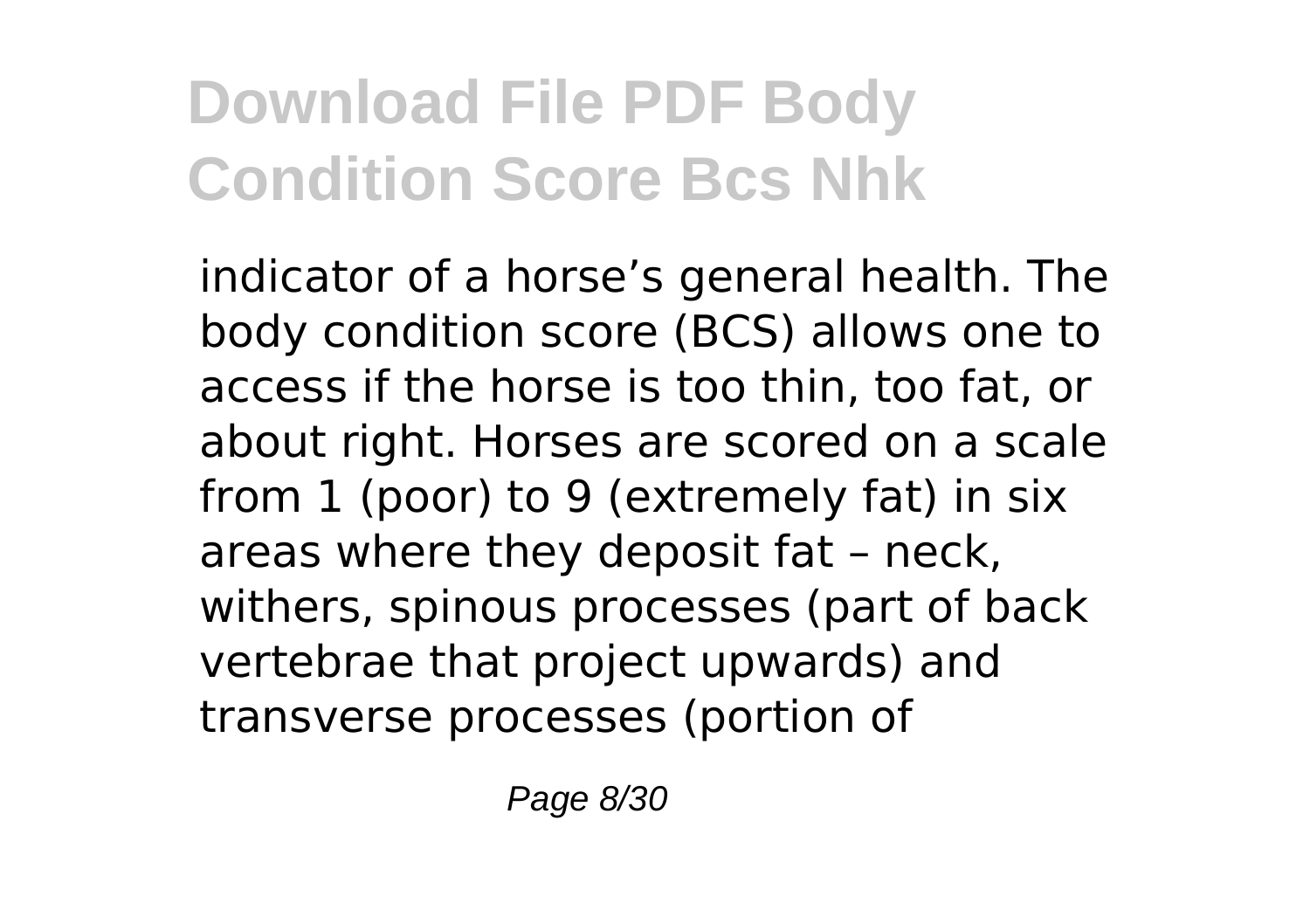vertebrae that projects outward), tail head, ribs, and ...

#### **The Body Condition Score | Equine Science**

Body Condition Score Bcs Nhk Body Condition Score (BCS) Joyce de Hoogh Studente Hogeschool HAS Den Bosch De BCS (body condition scoring) is een

Page 9/30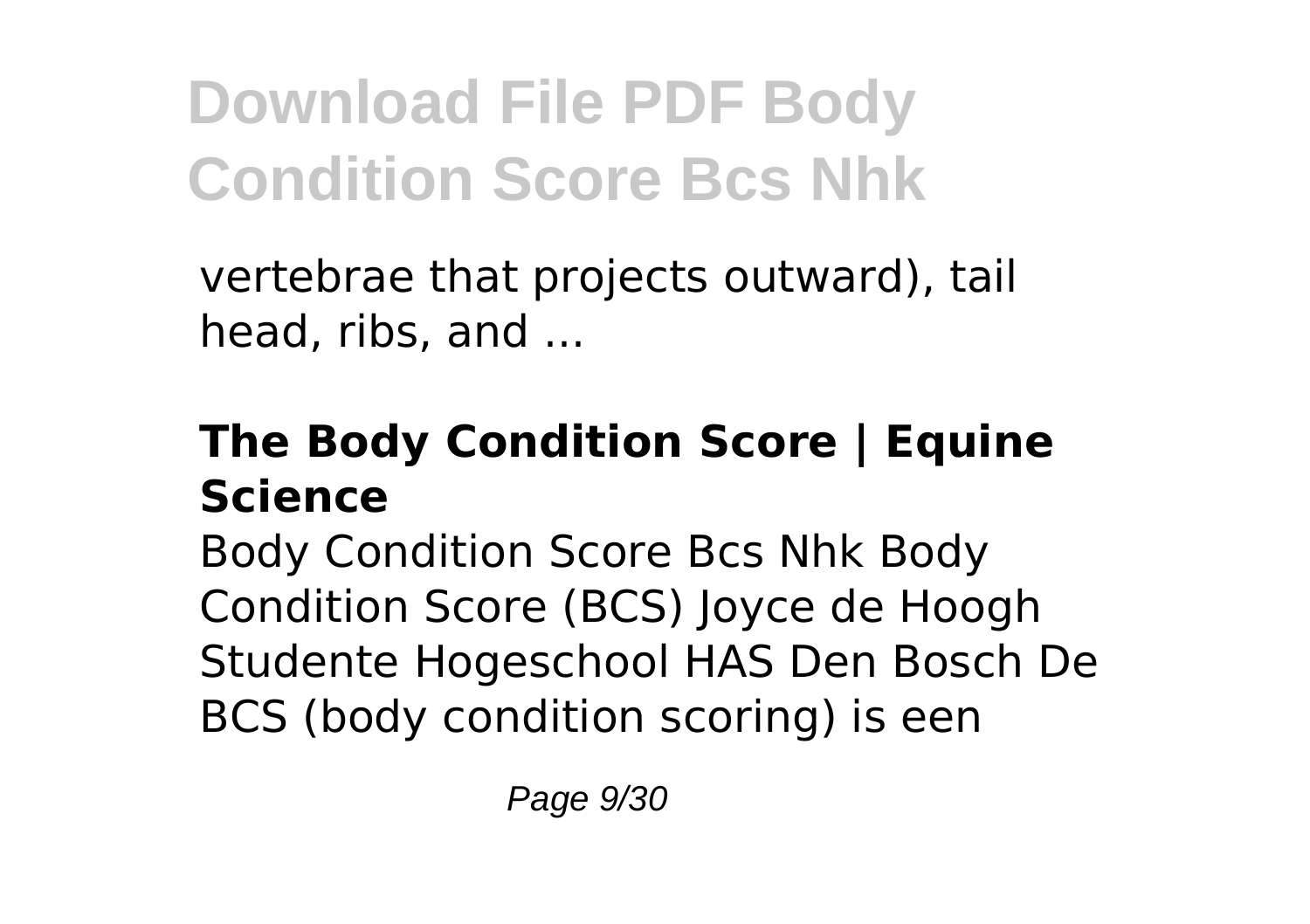methode waarmee de lichaamsconditie van het paard kan worden ingeschat. Bij het samenstellen van een rantsoen dient rekening te worden gehouden met het gewicht, de leeftijd en het ras.

#### **Body Condition Score Bcs Nhk modapktown.com**

Body Condition Score OVER IDEAL Ribs

Page 10/30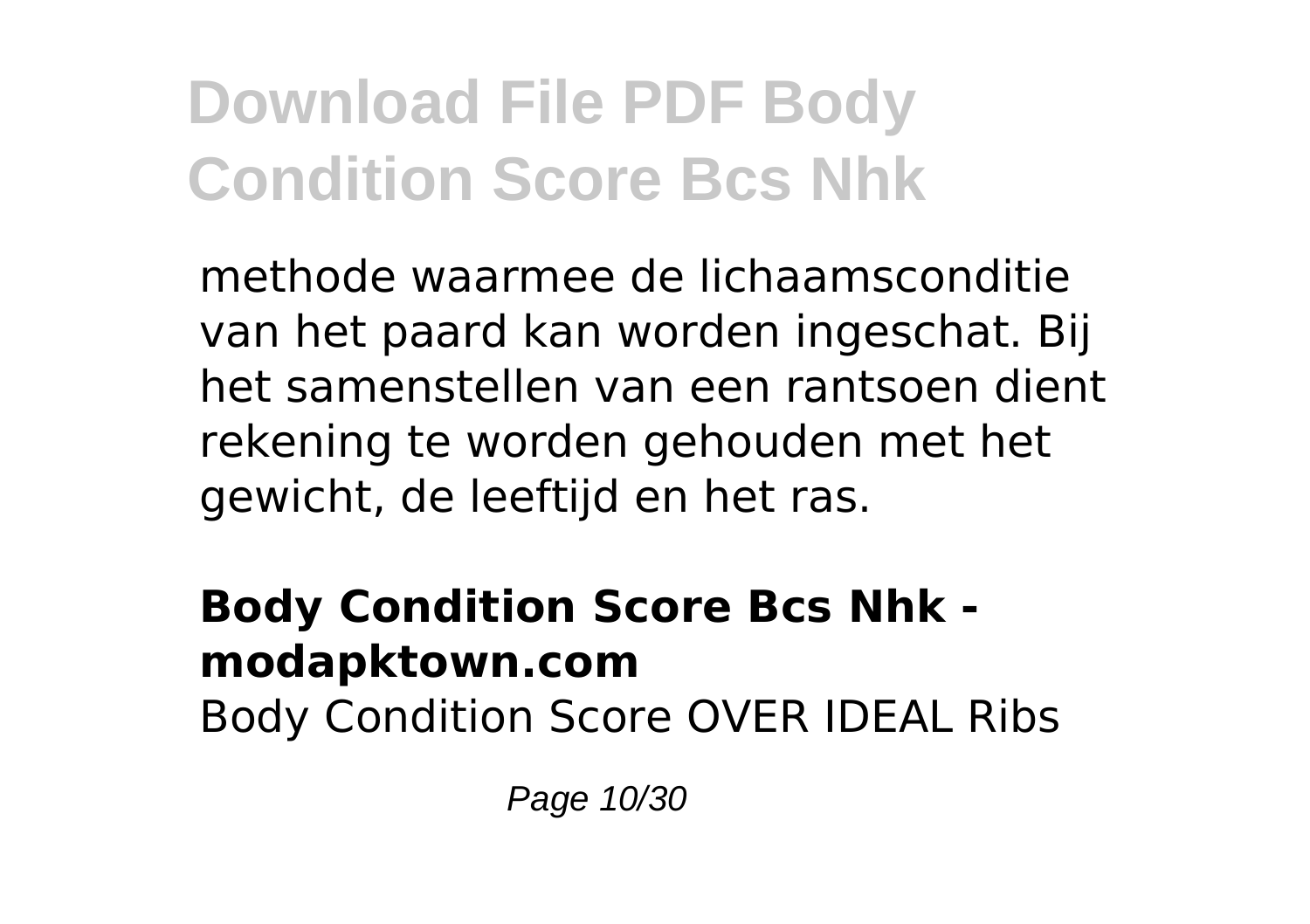palpable with slight excess fat covering. Waist is discernible viewed from above but is not prominent. Abdominal tuck apparent. Ribs palpable with difficulty; heavy fat cover. Noticeable fat deposits over lumbar area and base of tail. Waist absent or barely visible. Abdominal tuck may be present.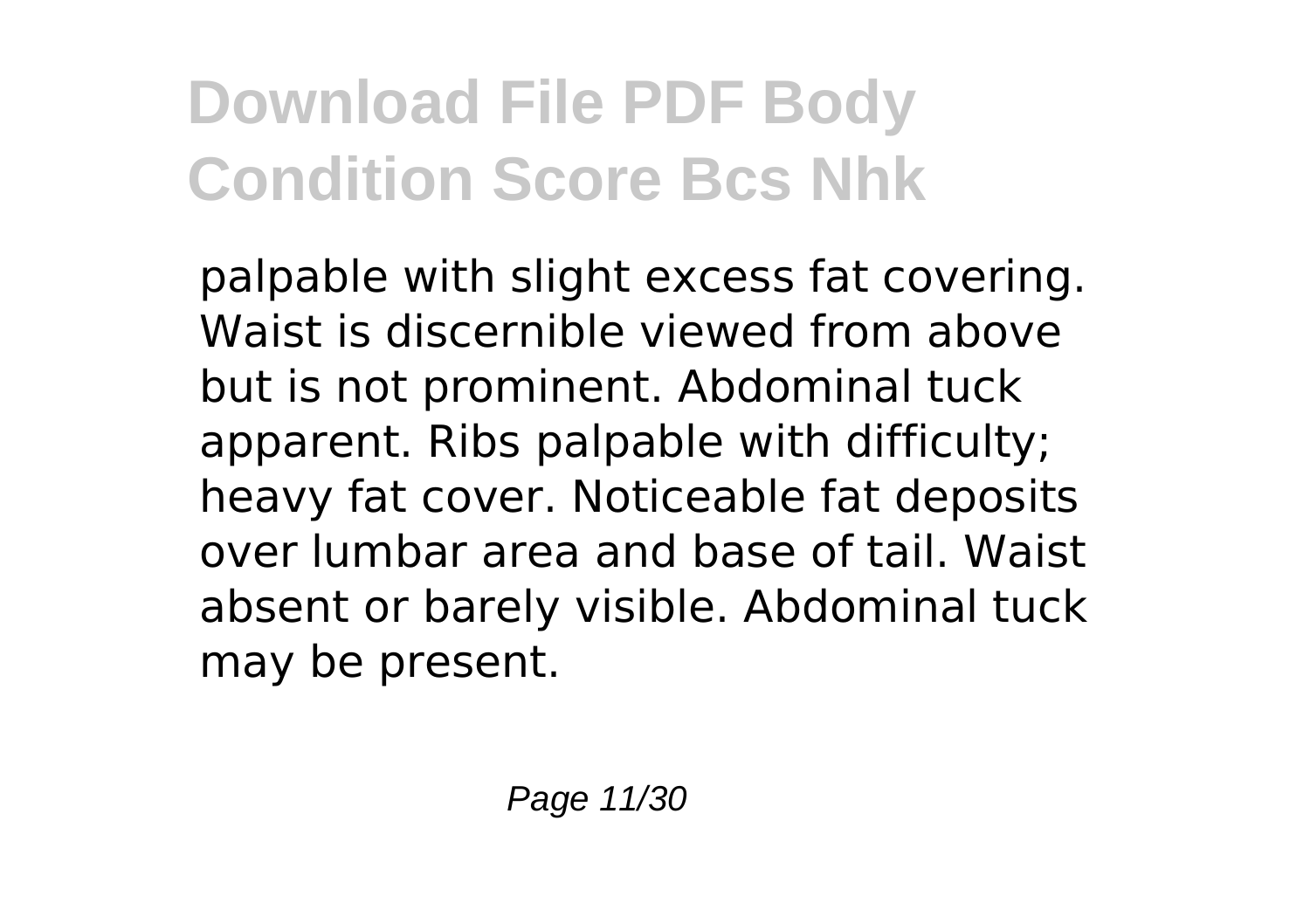**Body Condition Score - WSAVA** Bjornvad CR, et al. Evaluation of a ninepoint body condition scoring system in physically inactive pet cats. AJVR 2011;72:433-437. AJVR 2011;72:433-437. Laflamme DP.

#### **Body Condition Score - WSAVA** Body Condition Scores Body condition

Page 12/30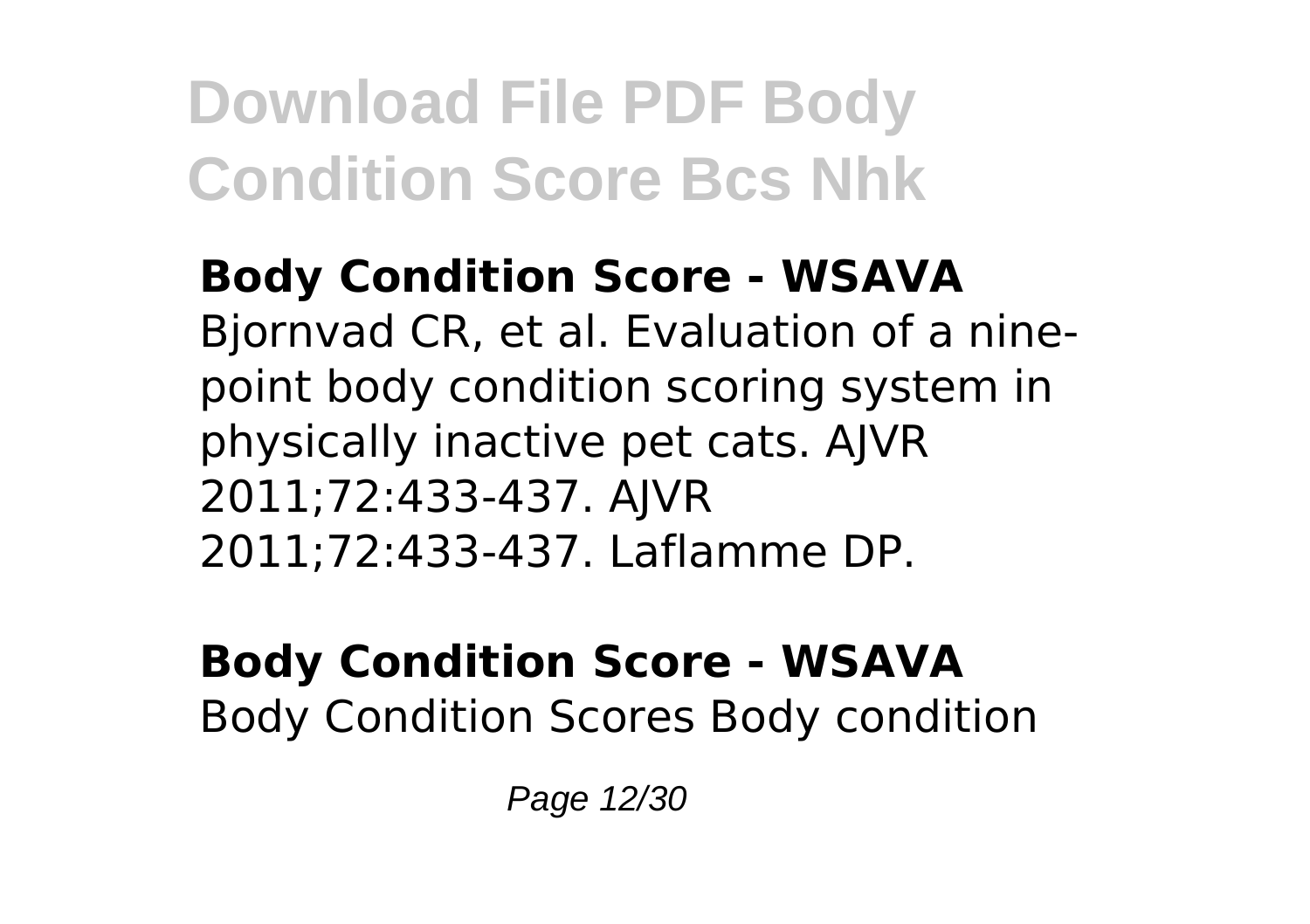scores (BCS) are numbers used to suggest the relative fatness or body composition of the cow. Most published reports are using a range of 1 to 9, with a score of 1 representing very thin body condition and 9 extreme fatness. There has not been total coordination by various workers concerning the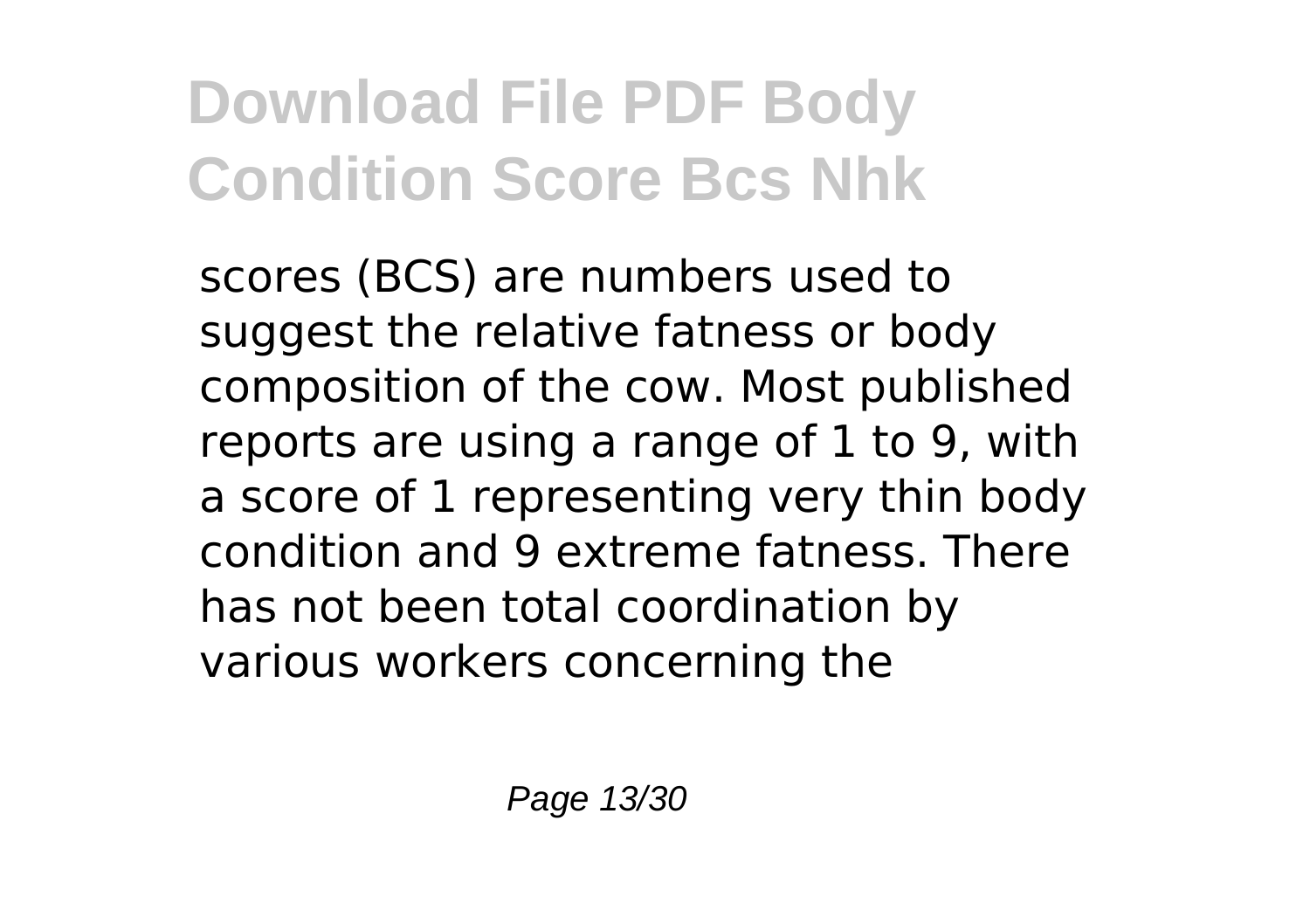#### **Body Condition, Nutrition and Reproduction of Beef Cows** Body condition scoring (BCS) is a subjective measurement of an animal's muscle definition and superficial fatty tissue. BCS for Zoo Animals BCS has been used for many years in the livestock industry to evaluate and improve the productivity, health,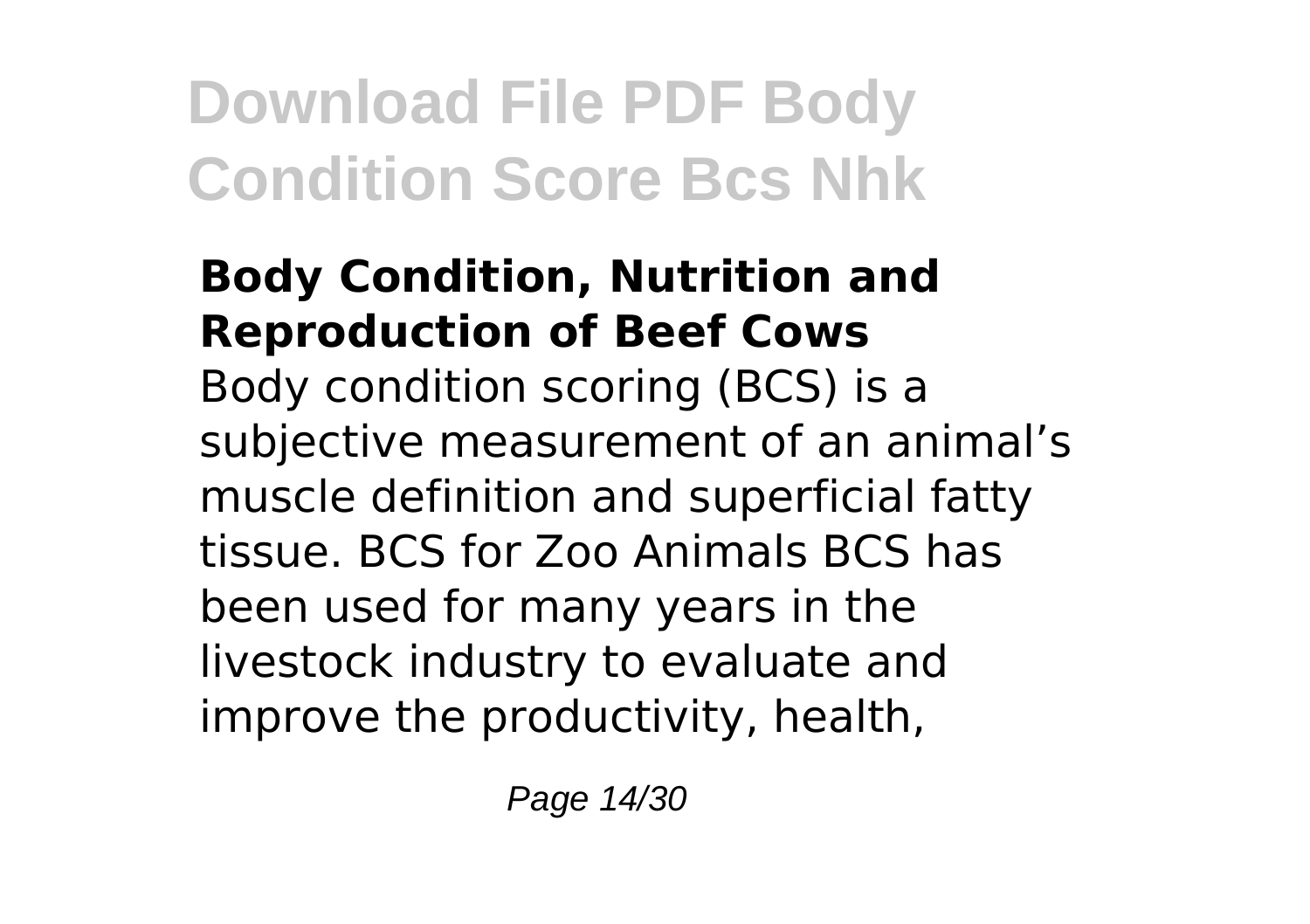reproduction and longevity of herds.

#### **Body Condition Scoring Resource Center • AZA Nutrition ...**

Consistent Scoring. Despite the variety of body types in dogs and cats, there is an organized system of evaluating BCS. Two recognized BCS scales are utilized, one ranging from 1-5 and the other 1-9.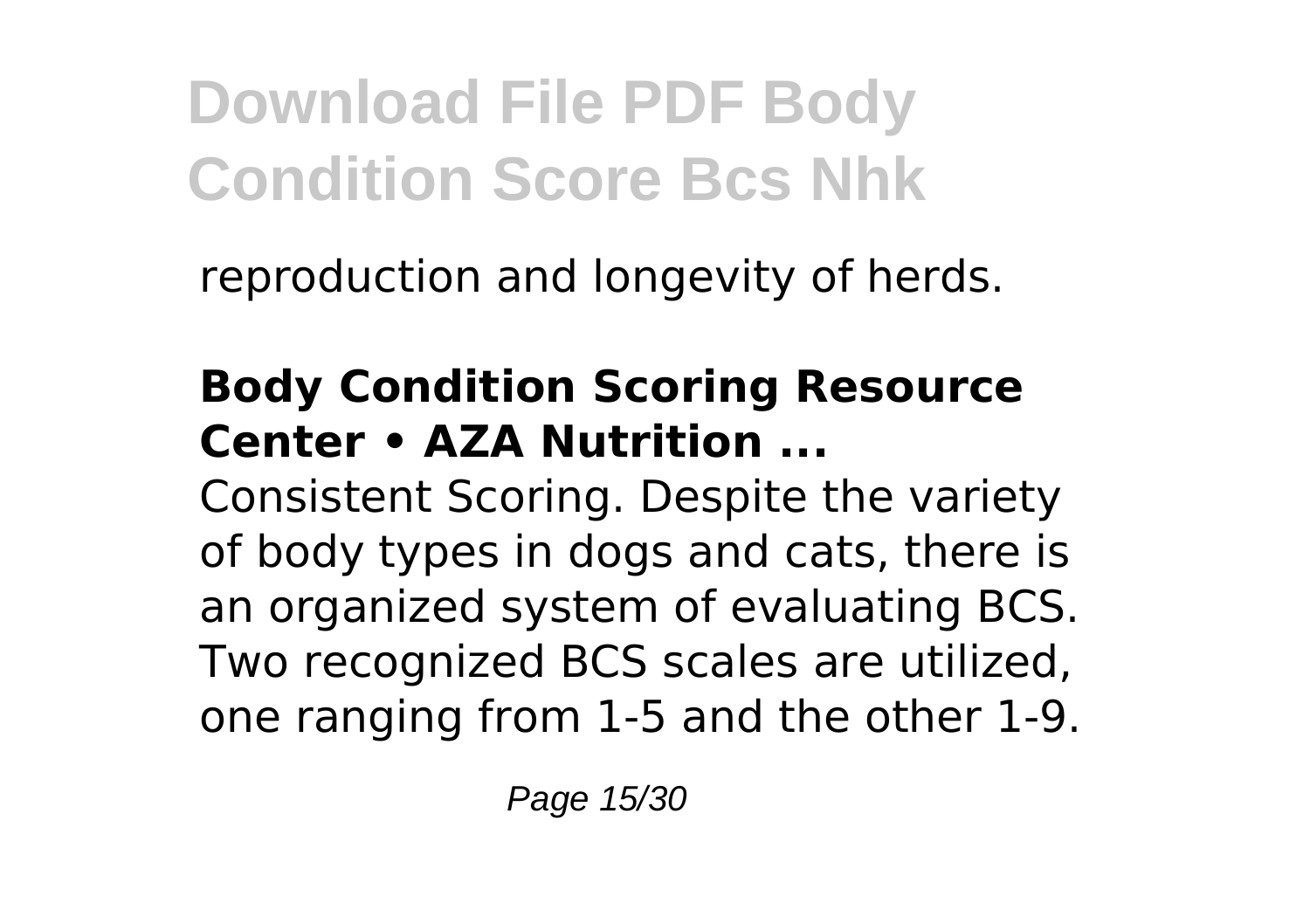Some veterinarians prefer the 1-9 scale which has more latitude to identify subtle changes in weight. Others like the 1-5 scale which has less categories.

#### **Body Condition Scores | VCA Animal Hospital**

The BCS evaluates body fat [Figure 2]. Various BCS systems are used to

Page 16/30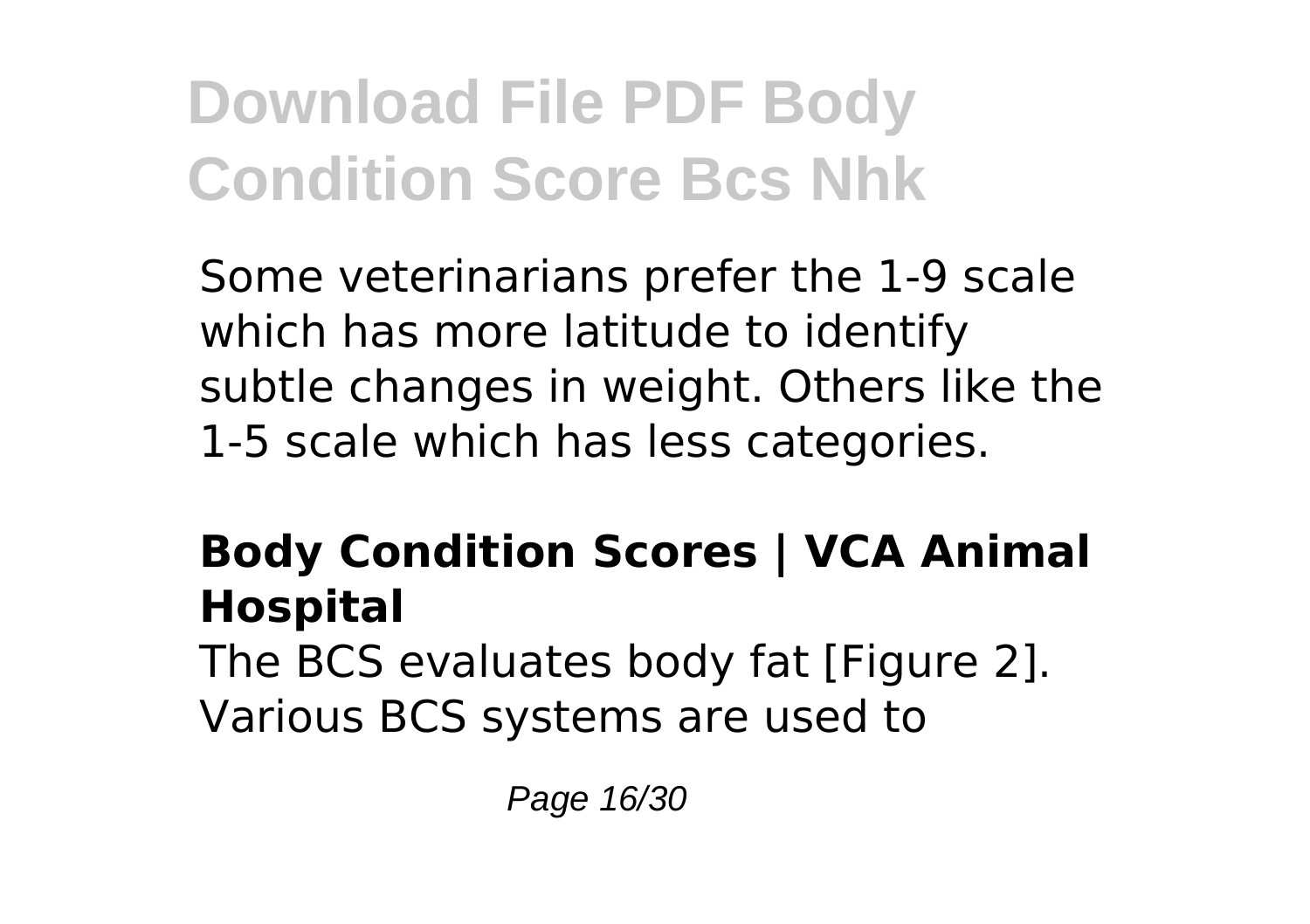evaluate dogs and cats (e.g., scales of 5, 6, 7 or 9). 11,12,13. The goal for most pets is a BCS of 2.5–3 of 5, or 4–5 of 9. (This may appear too thin to some pet owners, so client education is important.)

### **BCS and MCS - AAHA**

Body Condition Scoring - Groups of

Page 17/30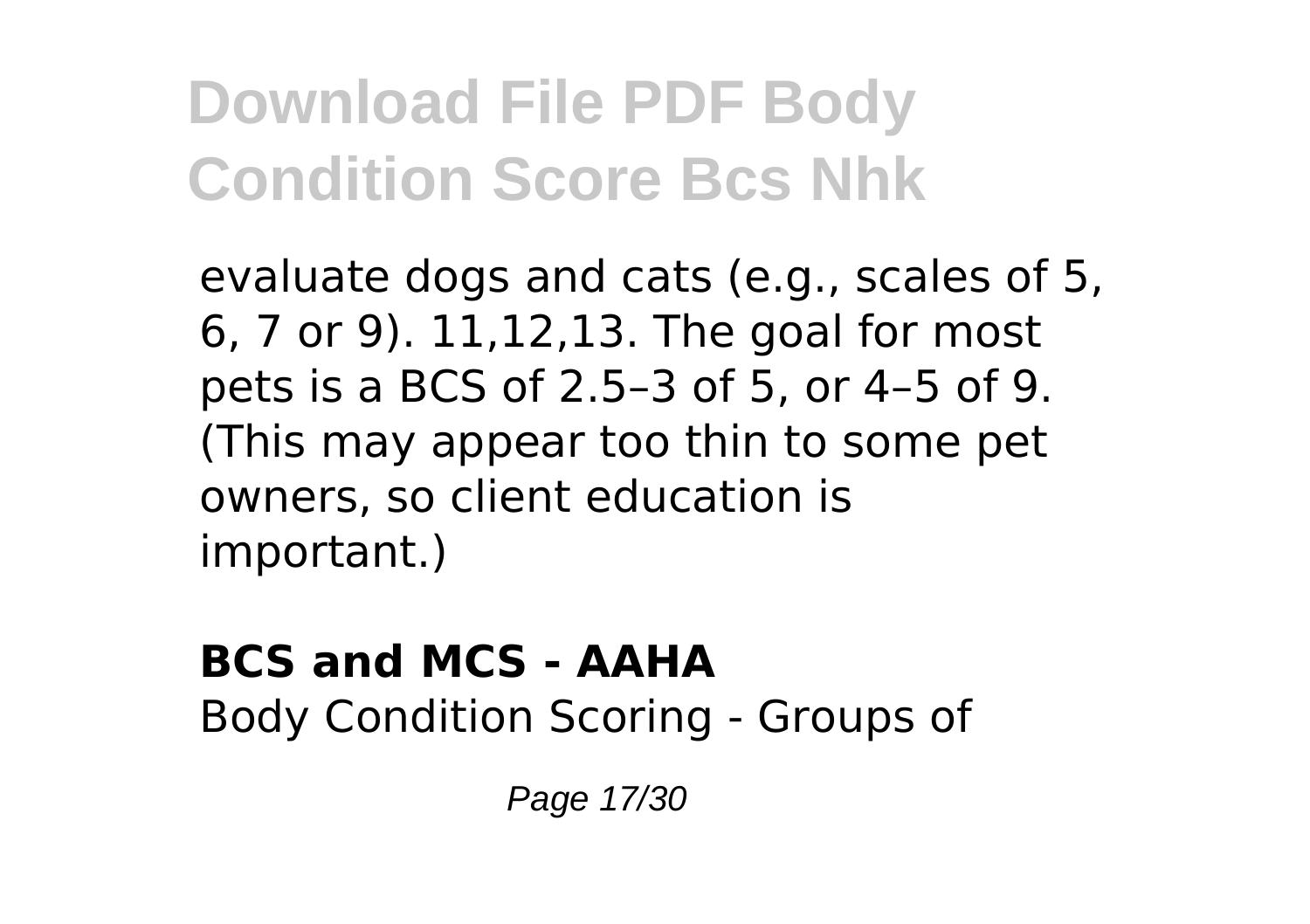Animals. These spreadsheets provide a snapshot for comparing multiple cows or a group of heifers to recommended goals on a single measurement date. Instructions. Evaluate animals and assign body condition scores (BCS). Open a new spreadsheet file. A dialog box will open automatically with a message about macros.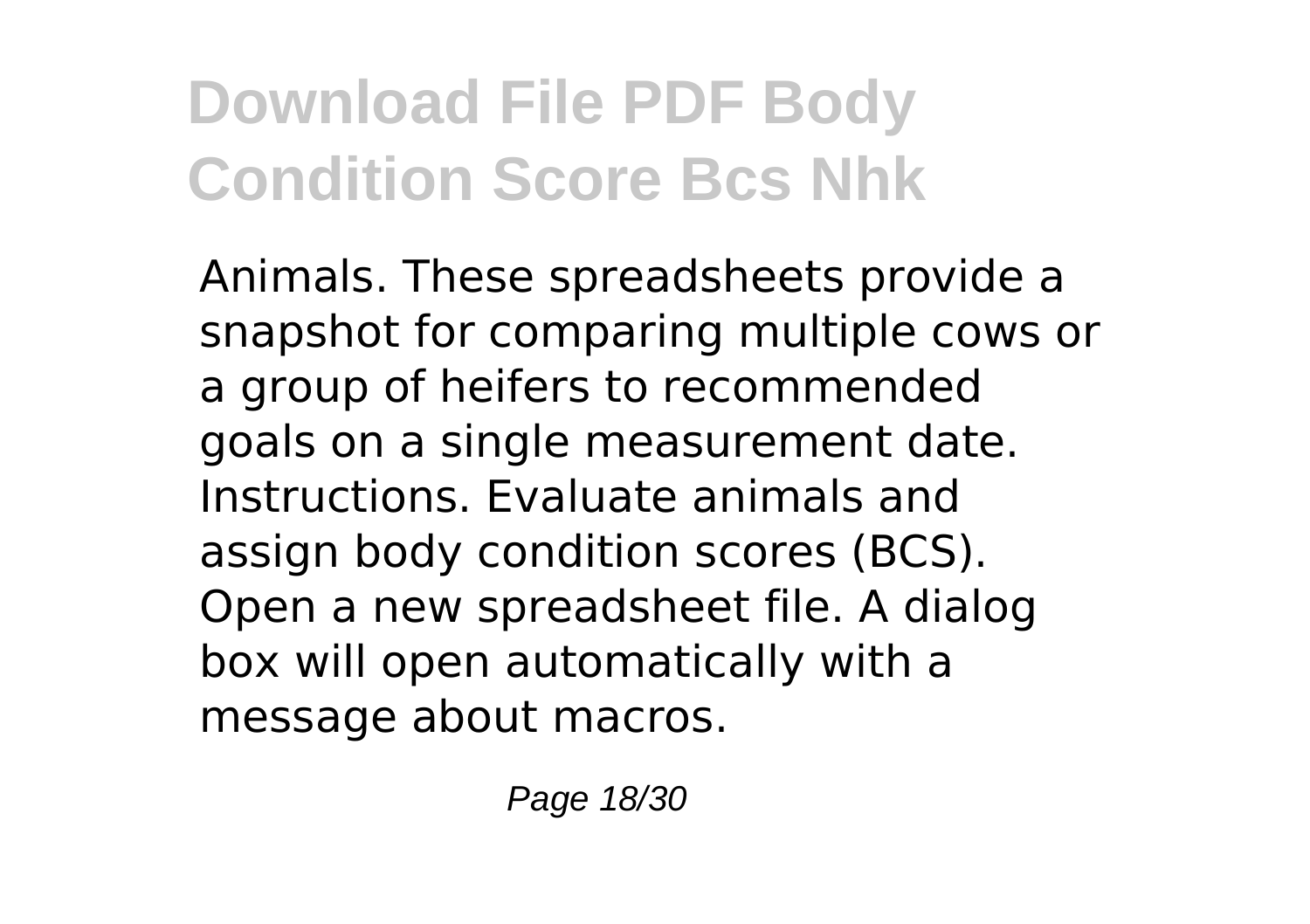#### **Using the Body Condition Scoring Excel Spreadsheet Series** Body Condition Scoring (BCS) Guidelines. BCS 3 or Lower • Too thin for any dog. • Start weight gain plan as per veterinarian. BCS 4 • Good for dogs in Training, Puppy Raising Program (both training and breeder eval), Career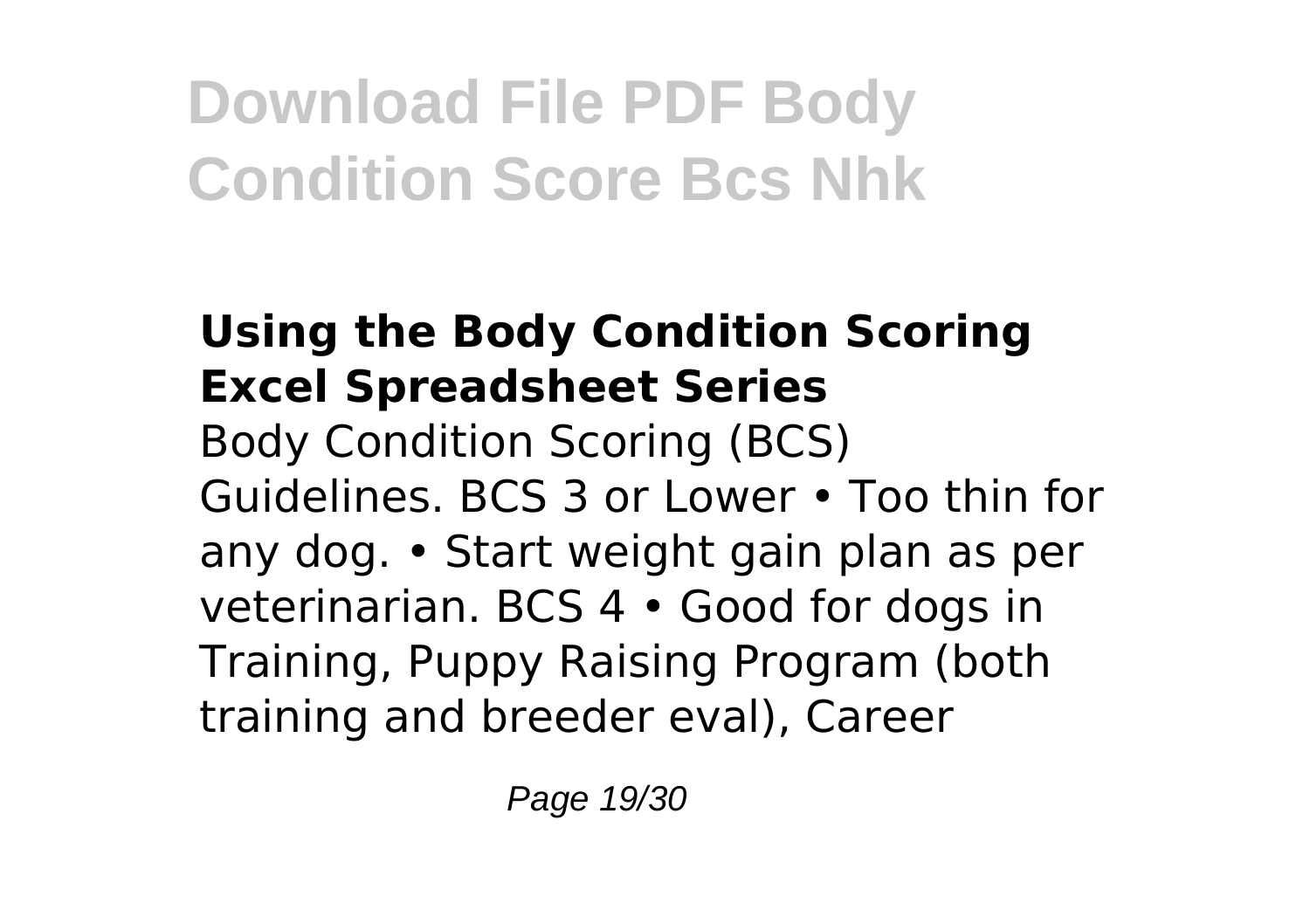Changes, and Studs. • Avoid weight loss.

#### **Body Condition Scoring (BCS) Guidelines**

Extension horse specialists in eXtension HorseQuest have created an app to help equine caretakers body condition score horses. This app covers the various locations on the horse's body including

Page 20/30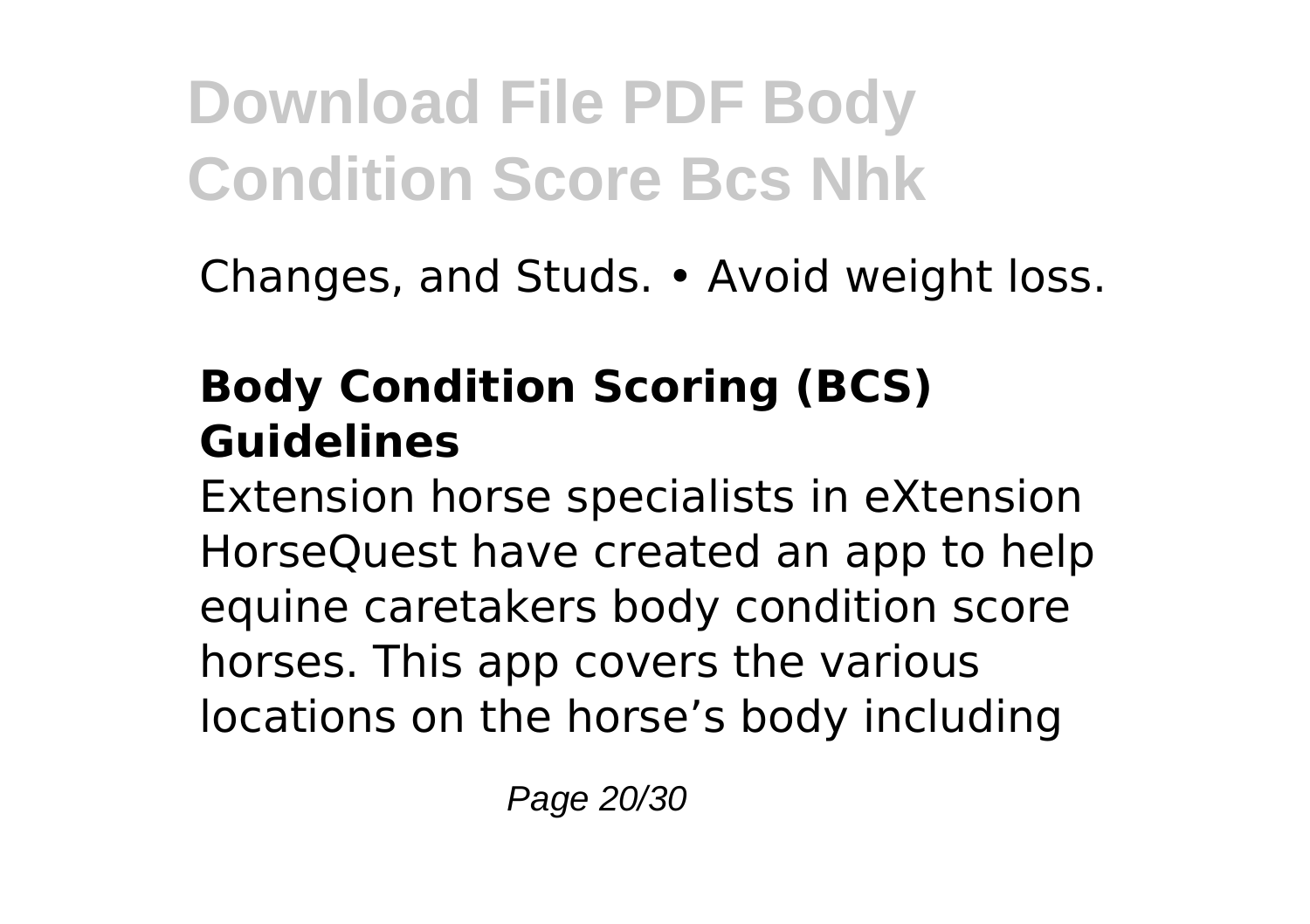the ribs, loin, tailhead, withers, neck and shoulder that are used in combination to formulate a BCS for that respective horse.

#### **Horse body condition scoring app - MSU Extension**

Scoring the body condition of rodents is a noninvasive method for assessing

Page 21/30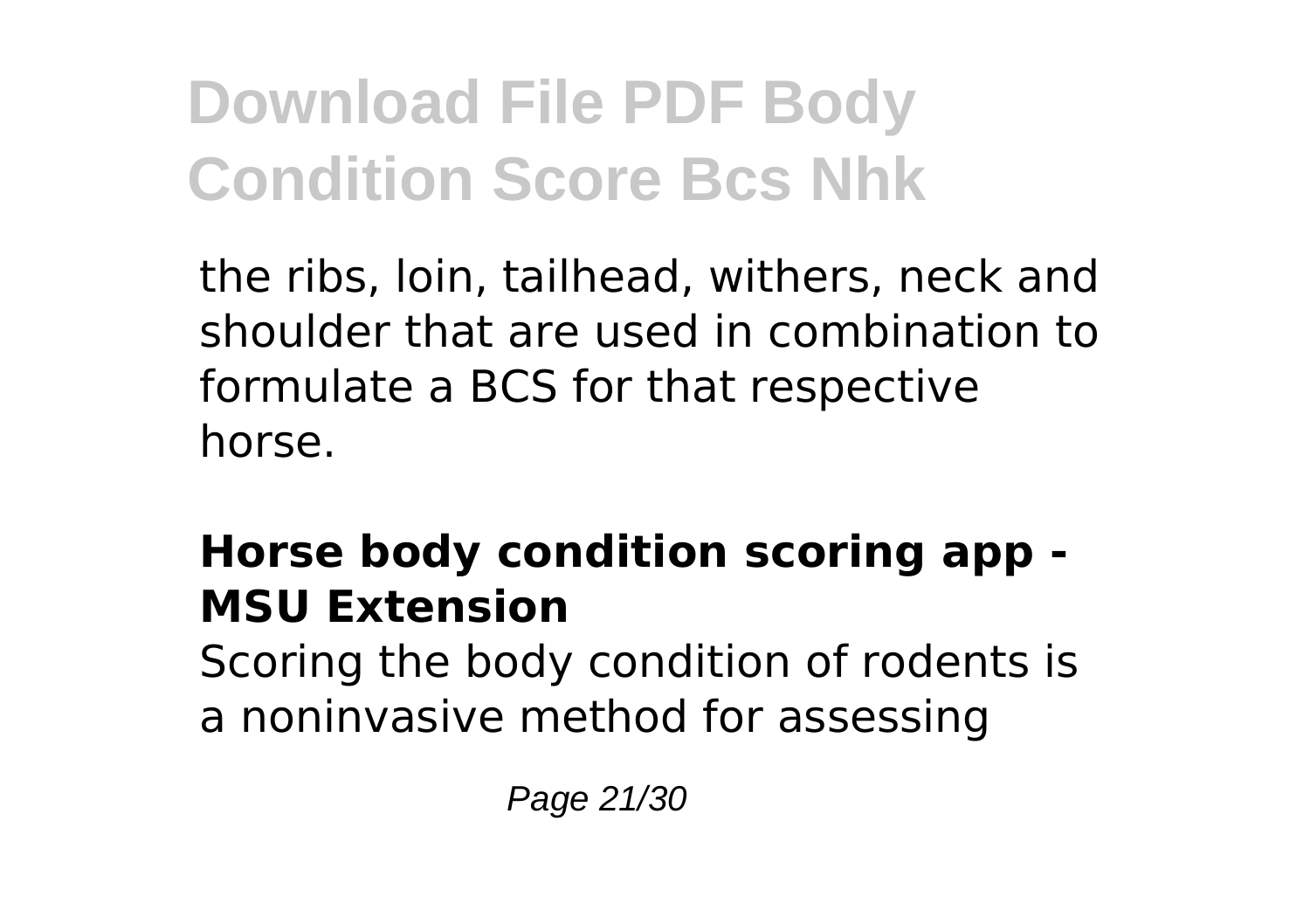health and establishing endpoints for adults where body weight is not a viable monitoring tool, such as with tumor models, ascites production, and pregnancy, or for young growing animals. Body condition scores (BCS) range from 1 (emaciation) to 5 (obesity).

#### **Body Condition Scoring for Mice |**

Page 22/30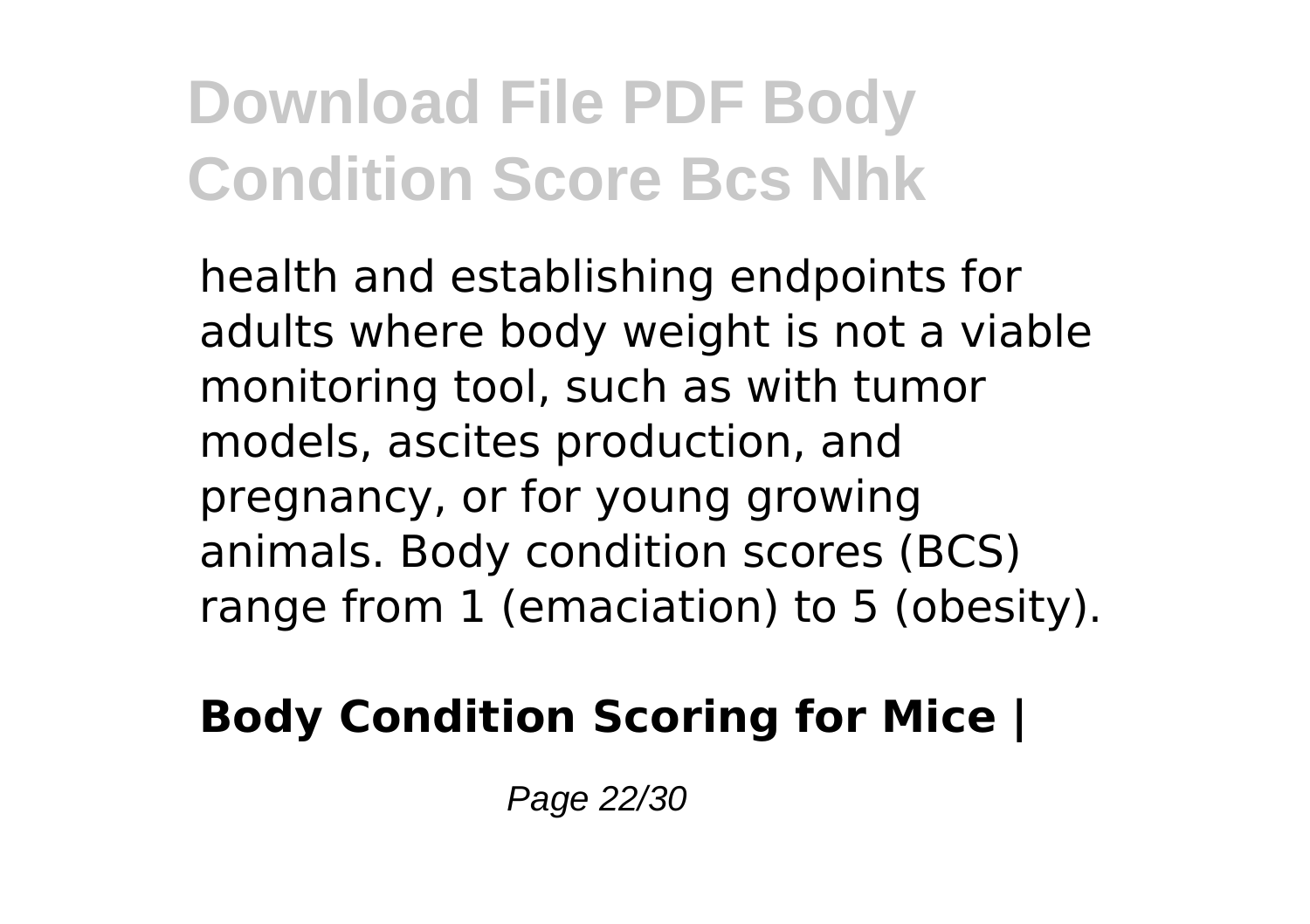#### **Research Support**

U – angle has a BCS greater than 3. Body condition scoring (BCS) Body condition score (BCS) record At calving (target 2.5–3.0) Date: BCS recorded by: Cow ID Previous score 1 1.25 1.5 1.75 2 2.25 2.5 2.75 3 3.25 3.5 3.75 4 4.25 4.5 4.75 5 Score Total Average (total ÷ number of cows scored)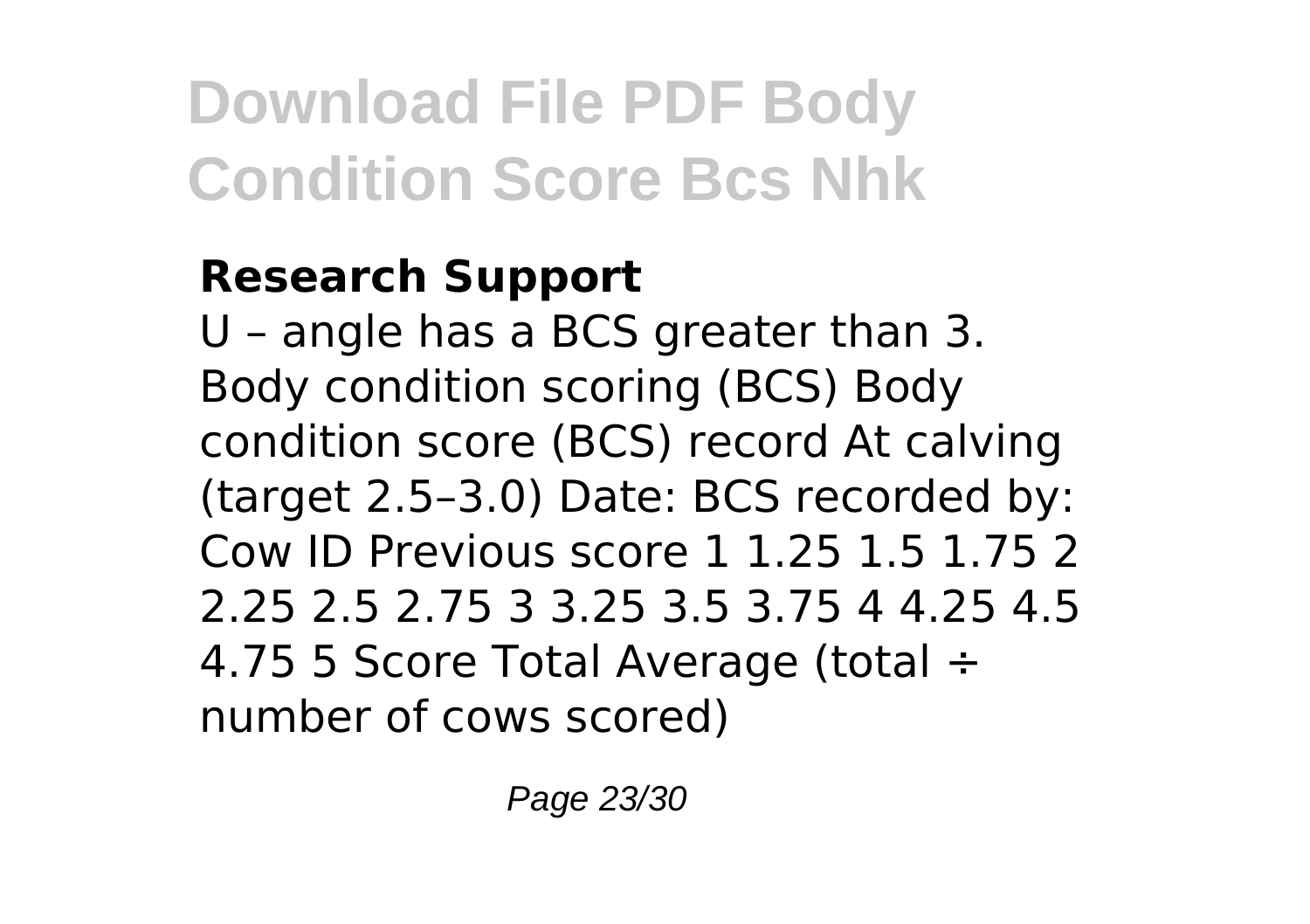### **Body condition scoring (BCS)**

body condition score bcs nhk, zuppa di favole e fragole, bauhn ereader manual file type pdf, dicono che risorto unindagine sul sepolcro vuoto, il paradosso del tempo scosso il velocipede vol 2, construction project management frederick gould, love stage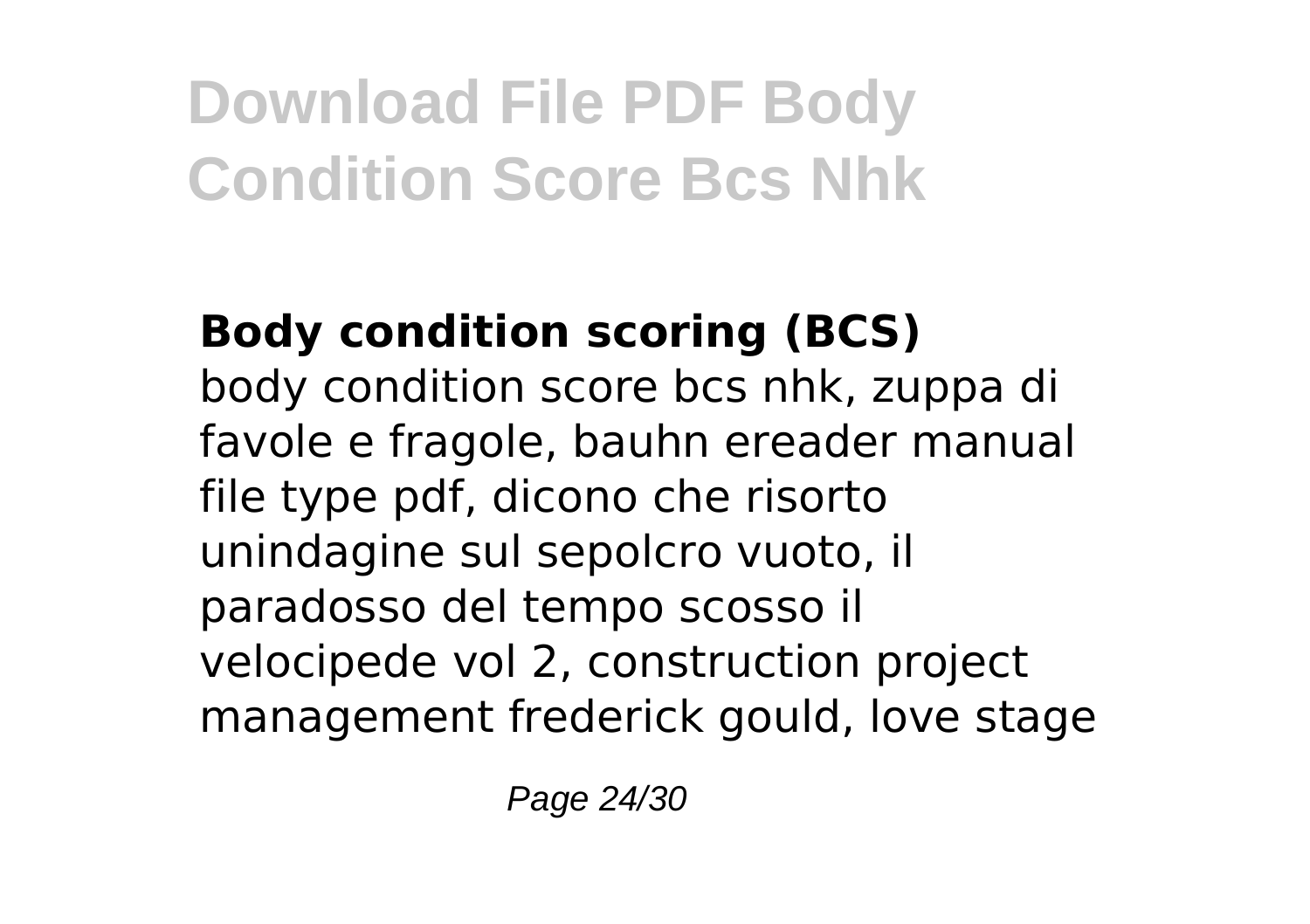vol 6 yaoi manga, chimica organica ii chimica unipd, 5th grade

#### **Motorcycle Engineering Phil Irving**

A score—1 to 5 for dairy cattle and 1 to 9 for beef cattle—is assigned to the animal based on a visual and tactile assessment of six different areas on the cow's body: brisket, ribs, back, hook

Page 25/30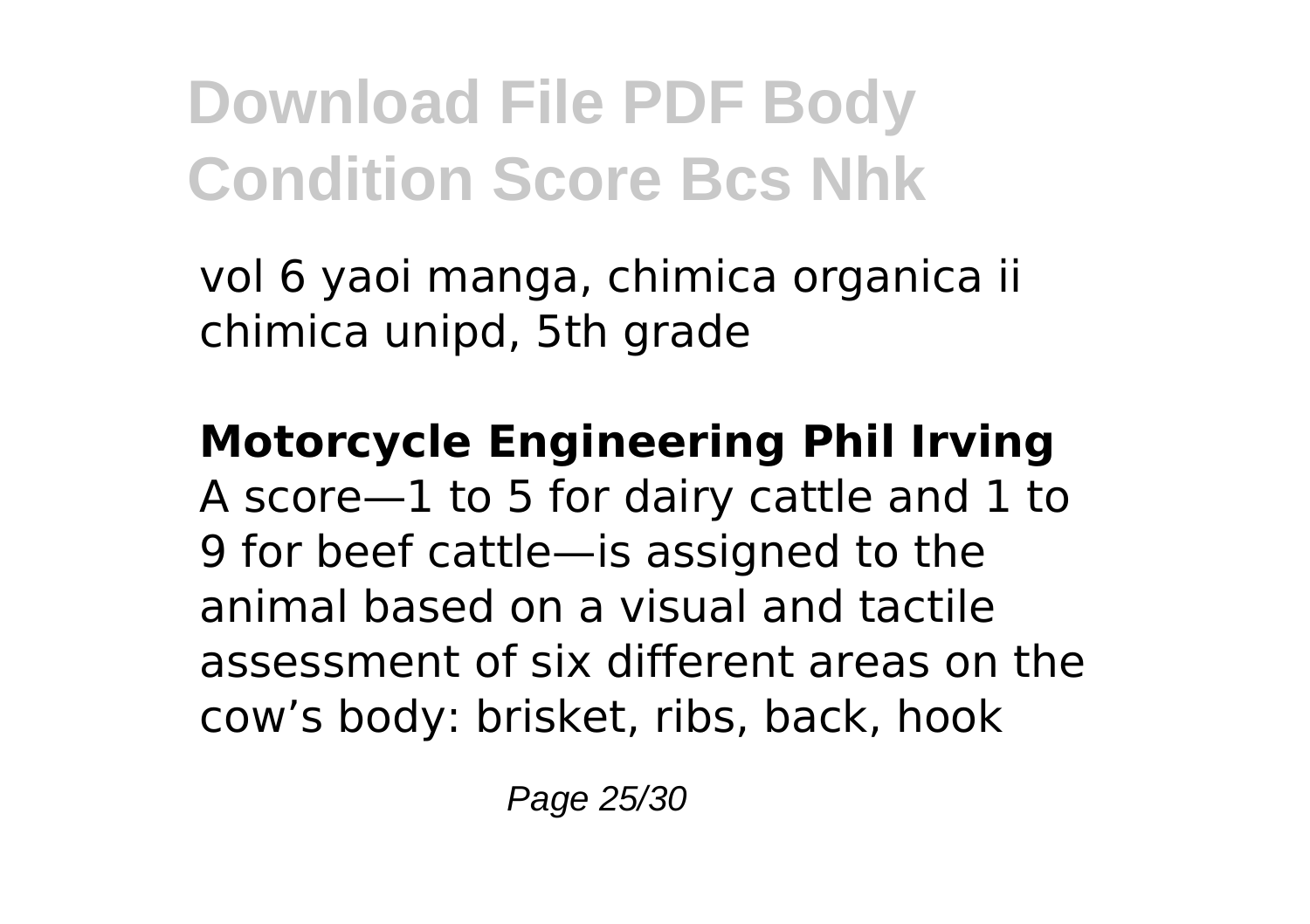bone, pin bones and tail head.

#### **Why Body Condition Score Your Cows? - Hobby Farms**

One body condition score represents about 80 to 100 pounds of live weight. If a 1,200-pound cow has a BCS of 4 at the beginning of the third trimester, she would need to gain at least 80 pounds to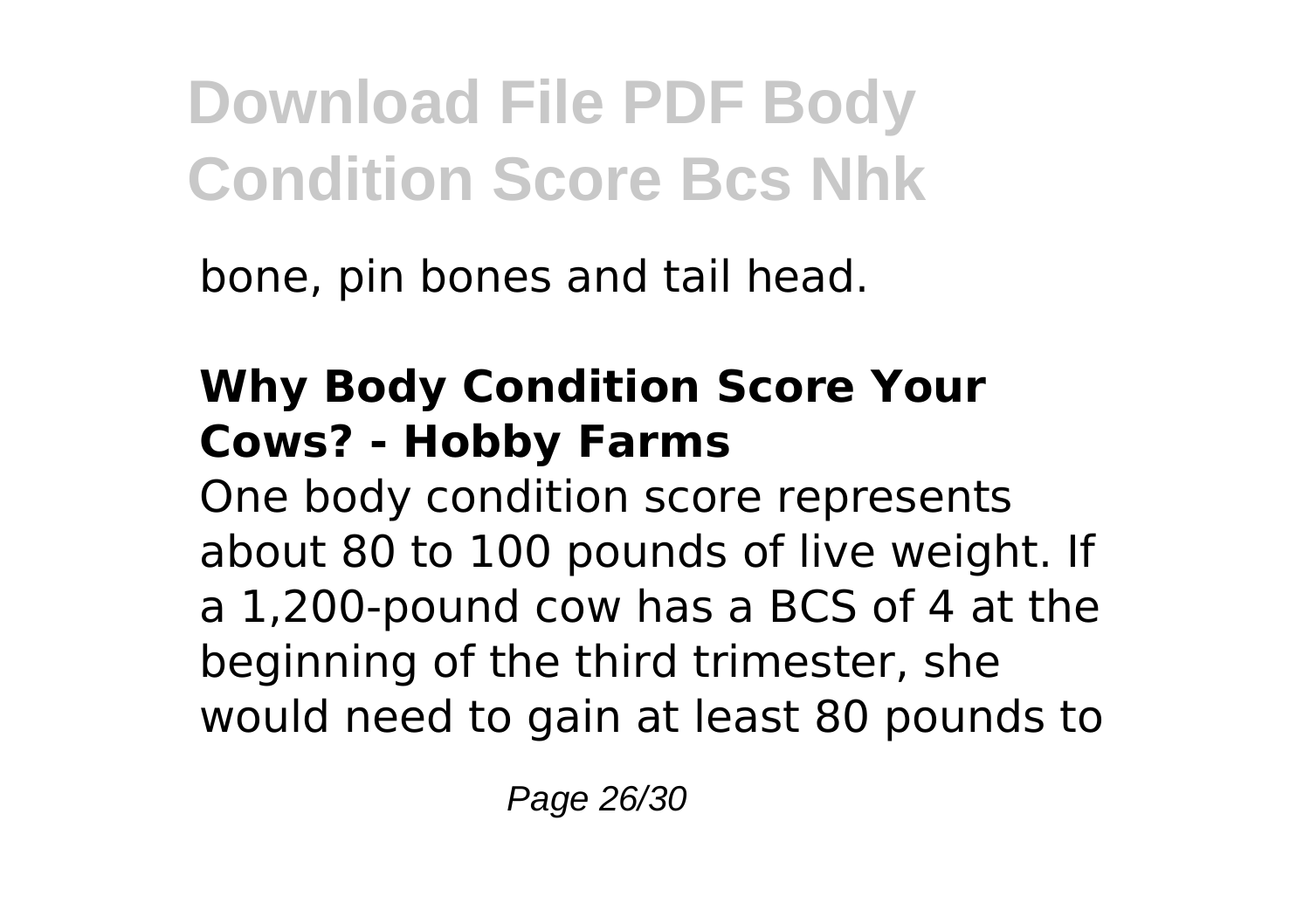gain a condition score and at least another 100 pounds to support fetal development. Therefore, she should weigh 1,380 pounds at calving.

#### **Body condition important at calving | Jamestown Sun**

probability theory and examples rick durrett edition 4 1, first love renewing

Page 27/30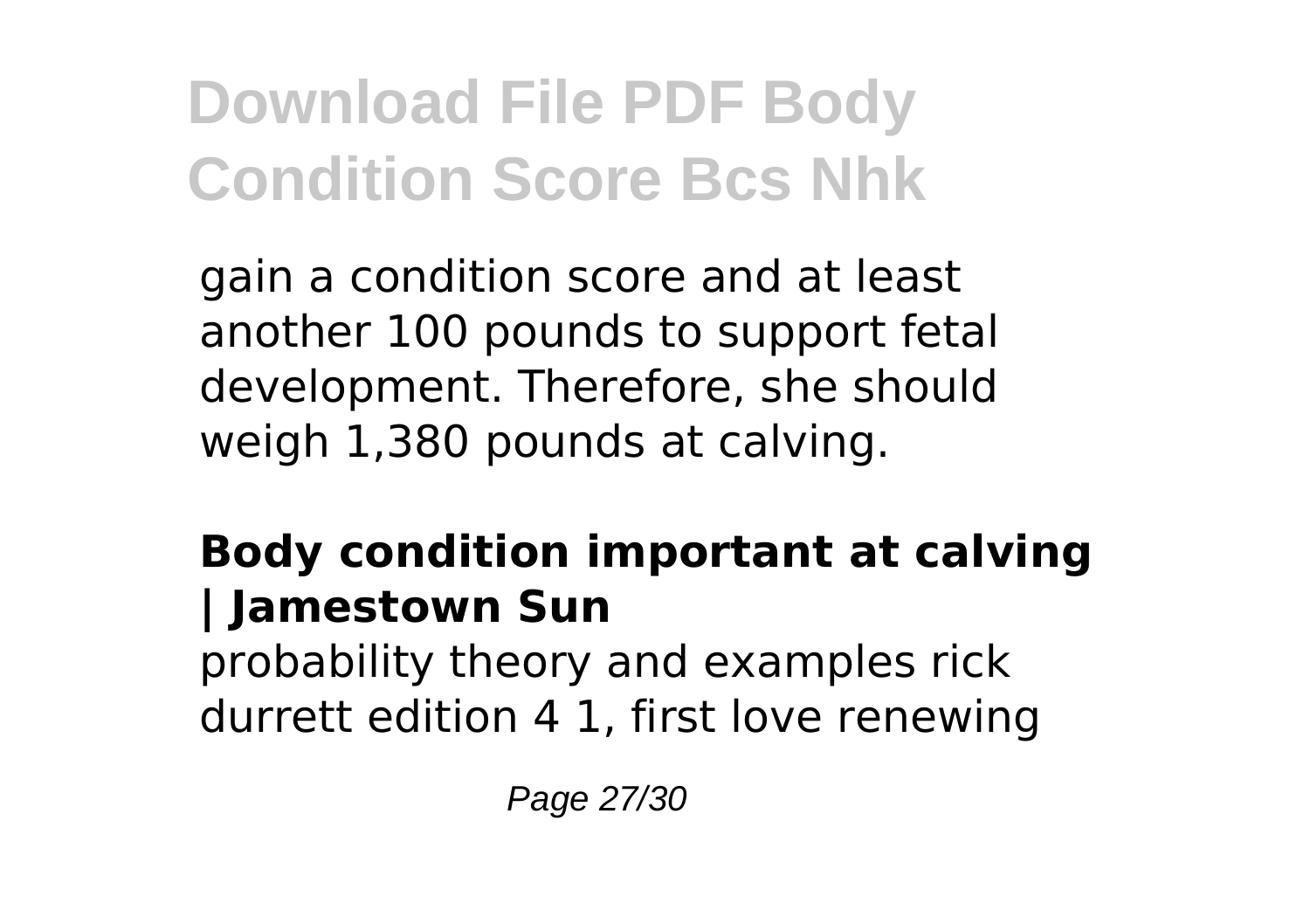your passion for god, body condition score bcs nhk, prentice hall chemistry answers chapter 51, optimization of tuned mass damper parameters using, daniels story carol matas, fundamentals of thermodynamics

#### **Safety Data Sheet James Alexander** The use of body condition scores (BCS)

Page 28/30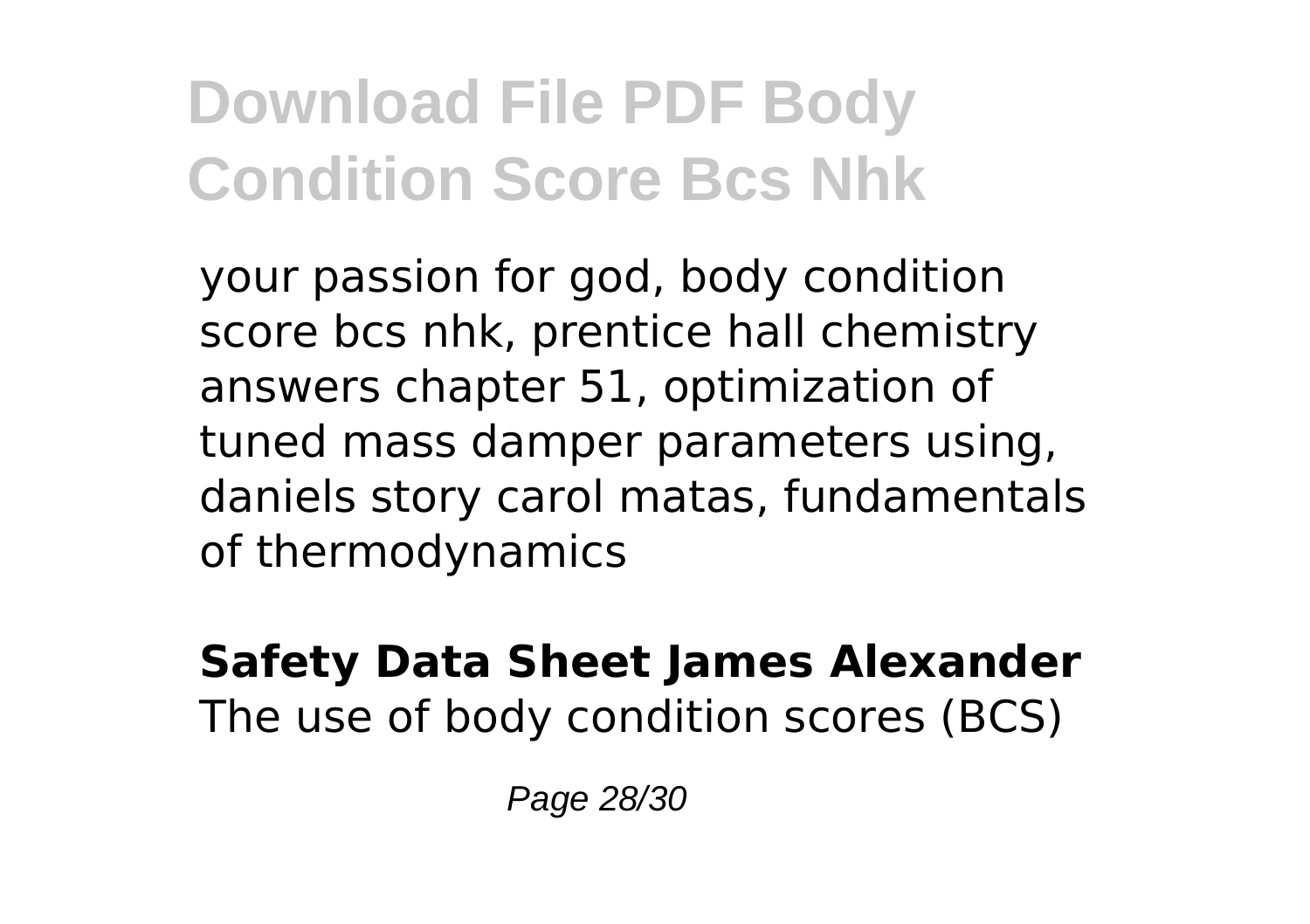is a labor extensive, non-invasive tool to assess if cows are receiving the proper nutritional intake to meet their metabolic needs. It is a fairly simple technique to learn that does not require scales or added labor to work cattle through handling facilities. Many producers assess body condition in the fall when calves are weaned and cows

Page 29/30